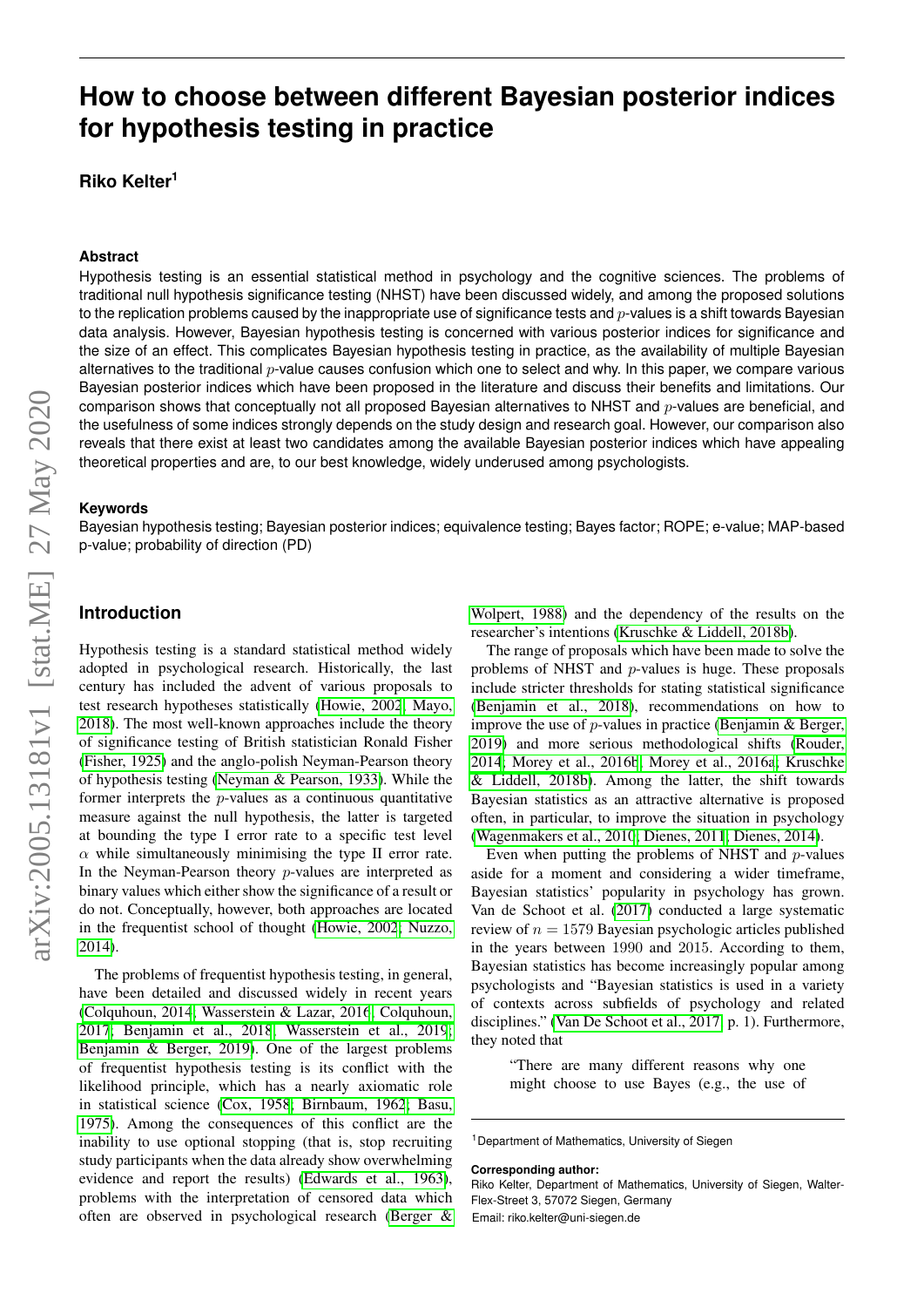priors, estimating otherwise intractable models, modeling uncertainty, etc.). We found in this review that the use of Bayes has increased and broadened in the sense that this methodology can be used in a flexible manner to tackle many different forms of questions." [\(Van De Schoot et al., 2017,](#page-14-3) p. 1)

For a good review of why and how Bayesian statistics improves the reliability of psychological science see Dienes [\(2018\)](#page-12-7). For a less optimistic perspective and criticism on Bayes factor based hypothesis testing in psychological research see Tendeiro and Kiers [\(Tendeiro & Kiers, 2019\)](#page-13-7). Maybe the most important reason why Bayesian statistics (including Bayesian hypothesis testing) may be preferable to classic significance testing is its accordance with the likelihood principle. This implies that results do not depend on researchers' intentions, optional stopping is allowed and interpretation of censored data is simplified [\(Berger &](#page-11-5) [Wolpert, 1988](#page-11-5)[; Rouder, 2014](#page-13-4)[; Wagenmakers et al., 2016](#page-14-4)[;](#page-13-3) [Kruschke & Liddell, 2018b\)](#page-13-3).

In Bayesian data analysis, inference is concerned with the posterior distribution  $p(\theta|x)$  after observing the data  $x$ . To obtain this posterior distribution, a prior distribution  $p(\theta)$  is assumed for the unknown parameter  $\theta$ , and the prior distribution is updated via the model likelihood  $p(x|\theta)$  to the posterior distribution:

$$
p(\theta|x) \propto p(x|\theta)p(\theta) \tag{1}
$$

Here,  $\propto$  means proportional to and in practice it suffices to obtain a quantity proportional to the posterior  $p(\theta|x)$  due to modern sampling algorithms which are used to obtain the posterior  $p(\theta|x)$  in practice [\(Robert & Casella, 2004](#page-13-8)[;](#page-11-6) [Carpenter et al., 2017](#page-11-6)[; McElreath, 2020\)](#page-13-9).

However, Bayesian statistics also has limitations and some aspects pose serious challenges to practitioners. For a thorough review of these problems we refer to Tendeiro & Kiers [\(2019\)](#page-13-7), and here we list only three important issues.

First, among the challenges of applying Bayesian data analysis in practice is the selection of the prior distribution  $p(\theta)$ . Extreme choices of prior distributions can distort the obtained results, yield unrealistic parameter estimates, or even influence the obtained posterior estimates into a desired direction [\(Kelter, 2020a](#page-12-8)[; Gabry & Goodrich, 2020\)](#page-12-9).

Second, obtaining the posterior distribution  $p(\theta|x)$  can become computationally expensive, in particular when the statistical model is high-dimensional and massive amounts of data are observed [\(Magnusson et al., 2019\)](#page-13-10). However, this limitation is a less severe problem due to the advent of modern sampling algorithms like Markov-Chain-Monte-Carlo (MCMC) [\(Robert & Casella, 2008](#page-13-11)[; Diaconis, 2009\)](#page-12-10) and, in particular, Hamiltonian Monte Carlo (HMC) [\(Neal,](#page-13-12) [2011](#page-13-12)[; Carpenter et al., 2017](#page-11-6)[; Kelter, 2020b\)](#page-12-11).

Third, concerning Bayesian hypothesis testing as a replacement or alternative to NHST and p-values, there exist a variety of posterior indices which have been proposed in the statistics literature [\(Makowski et al., 2019a](#page-13-13)[; Kelter,](#page-12-8) [2020a\)](#page-12-8). Conceptually, these posterior indices are all based on the posterior distribution  $p(\theta|x)$  im some form, and are employed to test a null hypothesis like  $H_0$ :  $\theta = \theta_0$  against the alternative  $H_1$ :  $\theta \neq \theta_0$  (or against a one-sided alternative

 $H_1$ :  $\theta$  < 0 or  $H_1$ :  $\theta$  > 0). The mathematical theory behind each of the proposed posterior indices differs substantially, and examples include the Bayes factor [\(Jeffreys, 1961](#page-12-12)[;](#page-12-13) [Kass & Raftery, 1995](#page-12-13)[; Morey et al., 2016a](#page-13-6)[; Held & Ott,](#page-12-14) [2018\)](#page-12-14), the region of practical equivalence (ROPE) [\(Westlake,](#page-14-5) [1976](#page-14-5)[; Kirkwood & Westlake, 1981](#page-12-15)[; Kruschke & Liddell,](#page-13-3) [2018b](#page-13-3)[; Kruschke, 2018\)](#page-12-16), the MAP-based  $p$ -value [\(Mills,](#page-13-14) [2017\)](#page-13-14), the probability of direction (PD) [\(Makowski et al.,](#page-13-13) [2019a\)](#page-13-13) and the Full Bayesian Significance Test (FBST) and the e-value [\(Pereira & Stern, 1999](#page-13-15)[; Pereira et al., 2008](#page-13-16)[; Stern](#page-13-17) [& Pereira, 2020\)](#page-13-17). While there are some results available which compare the available posterior indices for settings like linear regression [\(Makowski et al., 2019a\)](#page-13-13) or parametric two-sample tests [\(Kelter, 2020a\)](#page-12-8), in general, the suitability of a given posterior index for testing a hypothesis depends both on the study design and research goal, see Kelter [\(2020a\)](#page-12-8).

In this paper, we focus on the third problem and provide a conceptual comparison of the most widely used Bayesian posterior indices for hypothesis testing, discuss the benefits and limitations of each index and give guidance for when to apply which posterior index. We do not limit the discussion to a specific method of choice like regression models or the analysis of variance, because most of the proposed indices are widely applicable and the limitations and benefits of each posterior index apply independently of the statistical model considered. However, to foster understanding and highlight the practical relevance we use a running example and apply each index discussed to it after giving a theoretical review of the index. This way, readers can get familiar with how the different posterior indices work and get a feeling of how they differ in a practical setting. As a running example, we use the Bayesian two-sample t-test of Rouder et al. [\(2009\)](#page-13-18), which provides the posterior distribution  $p(\delta|x)$  of the effect size  $\delta$  [\(Cohen, 1988\)](#page-11-7) after observing the data x.

The structure of the paper is as follows: First, the running example is presented which builds the foundation for the application of any posterior index in the second step. Second, various available posterior indices are introduced, their benefits and limitations are discussed and they are applied to the running example. These include the Bayes factor [\(Jeffreys, 1961](#page-12-12)[; Kass & Raftery, 1995](#page-12-13)[; Morey et al.,](#page-13-6) [2016a](#page-13-6)[; Held & Ott, 2018\)](#page-12-14), the region of practical equivalence (ROPE) [\(Westlake, 1976](#page-14-5)[; Kirkwood & Westlake, 1981](#page-12-15)[;](#page-13-3) [Kruschke & Liddell, 2018b](#page-13-3)[; Kruschke, 2018\)](#page-12-16), the MAPbased p-value [\(Mills, 2017\)](#page-13-14), the probability of direction (PD) [\(Makowski et al., 2019a\)](#page-13-13) and the Full Bayesian Significance Test (FBST) and the e-value [\(Pereira & Stern,](#page-13-15) [1999](#page-13-15)[; Pereira et al., 2008](#page-13-16)[; Stern & Pereira, 2020\)](#page-13-17). Third, a detailed discussion and comparison are provided. Finally, we conclude by giving guidance on how to select between the available posterior indices in practice, where it is shown that the choice of a posterior index depends on both the study design and research goal.

# **Running example**

As mentioned above, the Bayesian two-sample t-test of Rouder et al. [\(2009\)](#page-13-18) is used as a running example in this paper. The test assumes normally distributed data in both groups and employs a Cauchy prior  $C(0, \gamma)$  on the effect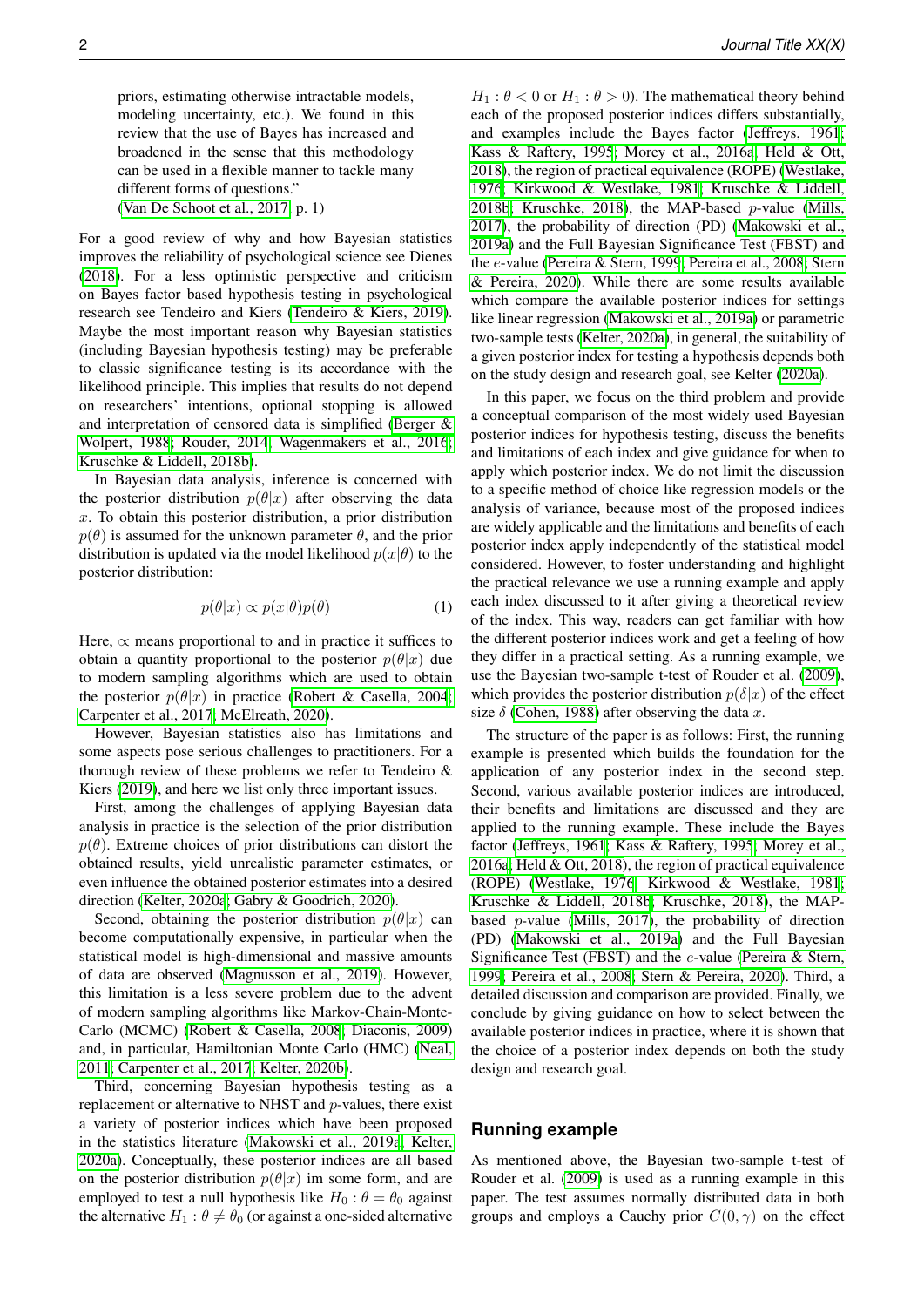size  $\delta$ , that is  $p(\delta) = C(0, \gamma)$ . Using Markov-Chain-Monte-Carlo (MCMC) sampling, the posterior distribution  $p(\delta|x)$ can be obtained, which then subsequently can be used for Bayesian hypothesis testing via a posterior index. Widely Bayesian hypothesis testing via a posterior index. Widely used choices of  $\gamma$  include  $\sqrt{2}/2$ , 1 and  $\sqrt{2}$ , which correspond to a medium, wide and ultrawide prior. Here, the wide prior  $p(\theta) = C(0, 1)$  is used, which places itself between the two other more extreme options. Note that we do not discuss prior selection extensively here, but in general, the two-sample t-test of Rouder et al. [\(2009\)](#page-13-18) is quite robust to the prior selection, for details see Kelter [\(2020a\)](#page-12-8).

In the example,  $n = 50$  observations are used in both groups, and data in the first group is simulated from a  $\mathcal{N}(2.51, 1.81)$  normal distribution, and data in the second group is simulated from a  $\mathcal{N}(1.72, 1.51)$  normal distribution. As a consequence, the true effect size  $\delta_t$  according to Cohen [\(1988\)](#page-11-7) is given as

$$
\delta_t := \frac{(2.71 - 1.71)}{\sqrt{(1.81^2 + 1.51^2)/2}} \approx 0.60\tag{2}
$$

which equals the existence of a medium effect. Figure [2](#page-3-0) shows the posterior distribution  $p(\delta|x)$  of the effect size  $\delta$ based on the wide Cauchy prior  $C(0, 1)$  after observing the simulated data of both groups. Clearly, the distribution is shifted away from  $\delta = 0$ , but it also does not centre strongly around the true value  $\delta_t = 0.60$ . This can be attributed both to the amount of data observed and to the randomness in simulation. The vertical blue line shows the resulting posterior mean of  $\delta$ , which equals  $\delta = 0.42$ .



**Figure 1.** Prior-posterior plot for the effect size of the two-sample Bayesian t-test in the running example. Dashed line shows the prior distribution  $p(\delta) = C(0, 1)$ , which is a wide Cauchy prior distribution. Solid line shows the posterior distribution  $p(\delta|x)$  after observing the data x in both groups. The vertical blue line is located at the posterior mean of  $\delta$ , which is 0.31.

However, by now no posterior index has been employed to test the null hypothesis  $H_0$ :  $\delta = 0$  against the alternative  $H_1$ :  $\delta \neq 0$ . Based on the true effect size  $\delta_t = 0.60$ , any Bayesian posterior index should reject the null hypothesis

 $H_0$ :  $\delta = 0$  in favour of the alternative  $H_1$ :  $\delta \neq 0$ , or even accept the alternative hypothesis  $H_1 : \delta \neq 0$  if possible.

All analyses and results including the figures shown in this manuscript can be reproduced via the replication script provided at the Open Science Foundation under [https:](https://osf.io/xnfb2/) [//osf.io/xnfb2/](https://osf.io/xnfb2/).

#### **Bayesian posterior indices**

This section discusses the various available posterior indices for testing a hypothesis in the Bayesian paradigm. The underlying theory, benefits and limitations of each index are detailed and afterwards, the index is applied to the running example shown in figure [2.](#page-3-0)

#### *The Bayes factor*

The Bayes factor (BF) is one of the oldest and still widely used indices for testing a hypothesis in the Bayesian approach. It was invented by Sir Harold Jeffreys [\(1931](#page-12-17)[,](#page-12-12) [1961\)](#page-12-12) and compares the predictive ability of two competing models corresponding to each of the hypotheses  $H_0$  and  $H_1$  under consideration. The Bayes factor  $BF_{01}$  can be interpreted as the predictive updating factor which measures the change in relative beliefs about both hypotheses  $H_0$  and  $H_1$  after observing the data x:

<span id="page-2-0"></span>
$$
\frac{\mathbb{P}(H_0|x)}{\mathbb{P}(H_1|x)} = \underbrace{\frac{p(x|H_0)}{p(x|H_1)}}_{B \text{Forsion odds}} \cdot \underbrace{\frac{\mathbb{P}(H_0)}{\mathbb{P}(H_1)}}_{B \text{Fors odds}} \tag{3}
$$

Phrased differently, the Bayes factor  $BF_{01}$  is the ratio of the two marginal likelihoods  $p(x|H_0)$  and  $p(x|H_1)$ , each of which is calculated by integrating out the respective model parameters according to their prior distribution. Generally, the calculation of these marginals can be complex in realistic models [\(Rubin, 1984](#page-13-19); Held & Sabanés Bové, 2014).

However, there exist sophisticated numerical techniques to obtain a Bayes factor in practice even for models which are analytically difficult to handle. Examples are *bridge sampling* [\(Gronau et al., 2017](#page-12-19)[; Gronau et al., 2019\)](#page-12-20) or the *Savage-Dickey density ratio* [\(Dickey & Lientz,](#page-12-21) [1970](#page-12-21)[; Verdinelli & Wasserman, 1995\)](#page-14-6), which have become increasingly popular among psychologists [\(Wagenmakers](#page-14-2) [et al., 2010\)](#page-14-2).

Considering the setting of the Bayesian two-sample t-test in the running example, the Bayes factor is employed to test the null hypothesis  $H_0$ :  $\delta = 0$  of no effect against a the twosided alternative  $H_1 : \delta \neq 0$  (one-sided alternatives  $H_1 : \delta >$ 0 or  $H_1$ :  $\delta$  < 0 are of course also possible, but here we focus on a two-sided alternative). Here,  $\delta = (\mu_1 - \mu_2)/\sigma$  is the well-known effect size of [\(Cohen, 1988,](#page-11-7) p. 20), under the assumption of two independent samples and identical standard deviation  $\sigma$  in each group.

An appealing property of the Bayes factor is its ability to state evidence both for the null hypothesis  $H_0$  and the alternative  $H_1$ . In contrast, traditional p-values can only signal evidence against the null hypothesis  $H_0$ . However, in practice, researchers are often not only interested in rejecting a null hypothesis  $H_0$ . When rejecting such a hypothesis, the natural question which follows is: How large is the true effect size  $\delta_t$ , when the evidence against  $H_0 : \delta = 0$  is substantial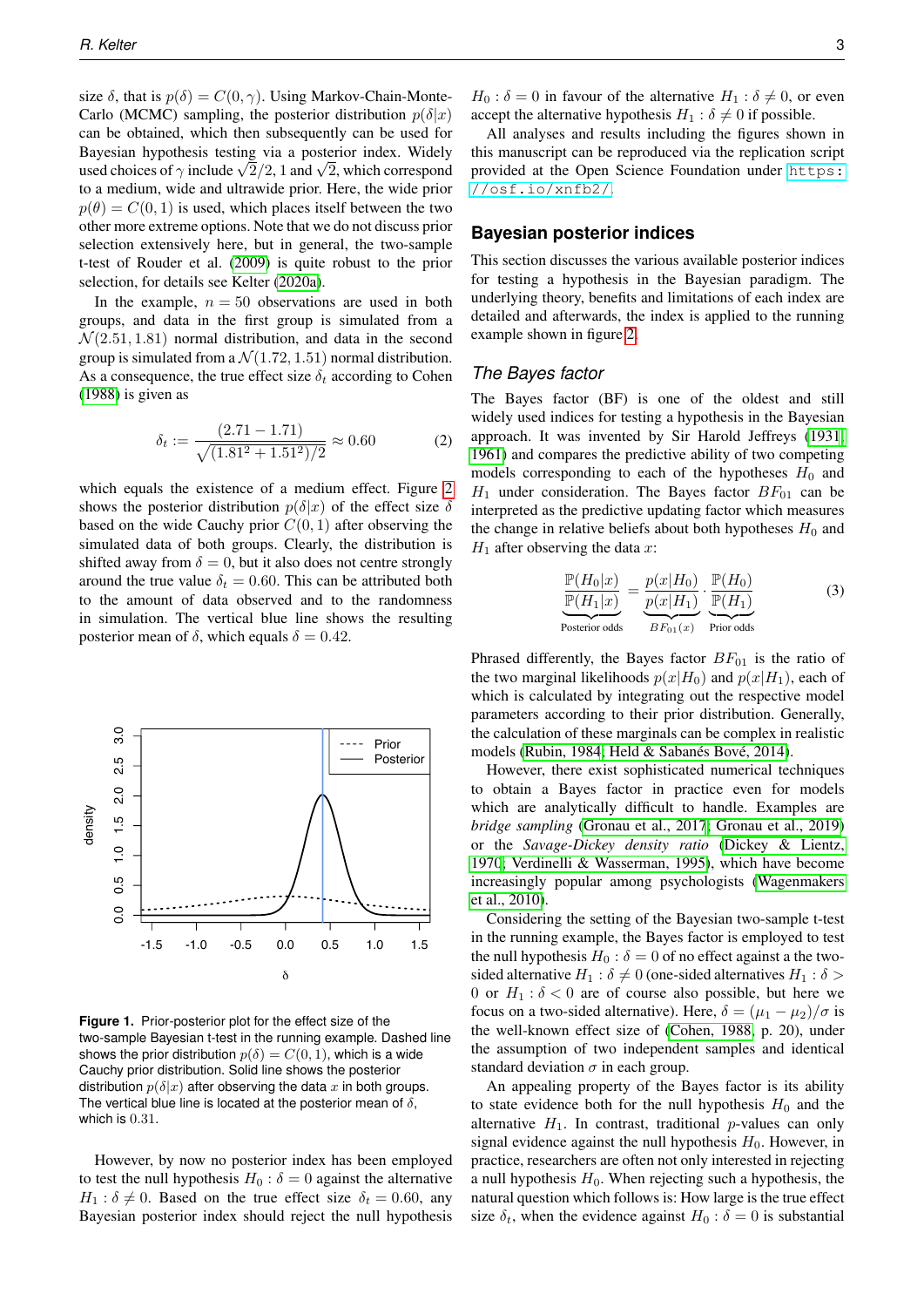so that one would reject the hypothesis that no effect exists? While a  $p$ -value was not designed to answer such a question, the Bayes factor  $BF_{01}$  quantifies the necessary change in beliefs and can provide this information. If  $BF_{01} > 1$ , the data indicate a necessary change in beliefs towards the null hypothesis  $H_0$ . If on the other hand  $BF_{01} < 1$ , the data show evidence for the alternative  $H_1$ . Notice that from equation [\(3\)](#page-2-0), the relationship  $BF_{01} = 1/BF_{10}$  holds.

While  $BF_{01} = 1$  is a natural threshold to separate between evidence for the null and the alternative hypothesis, it is more difficult to interpret different magnitudes of the Bayes factor. Over the last century, various scales have been proposed which translate given magnitudes of the Bayes factor into evidence. The oldest one is the scale of Jeffreys himself [\(Jeffreys, 1931](#page-12-17)[; Jeffreys, 1961\)](#page-12-12), and other proposals have been made by Kass & Raftery [\(1995\)](#page-12-13), Goodman [\(1999\)](#page-12-22), Lee and Wagenmakers [\(2013\)](#page-13-20), Held and Ott [\(2016\)](#page-12-23) and van Doorn et al. [\(2019\)](#page-12-24). Table 1 gives an overview about the different scales and shows that these differ only slightly.<sup>[1](#page-3-1)</sup> As a consequence, translating a given Bayes factor into a statement about the provided evidence is, therefore, a less severe problem in practice.

For example, according to table 1, a Bayes factor  $BF_{01}$  = 1/5 can be interpreted as moderate evidence against the null hypothesis  $H_0$  relative to the alternative hypothesis  $H_1$ when the scale of Held & Ott [\(2016\)](#page-12-23) is used. Using the relationship  $BF_{01} = 1/BF_{10}$ , one obtains  $BF_{10} = 5$ , and the Bayes factor  $BF_{10} = 5$  indicates a necessary change in beliefs towards  $H_1$ . Again, this highlights the appealing property of Bayes factors that it is always possible to express the evidence *for* a research hypothesis, in contrast to p-values which can only *reject* a null hypothesis. Bayes factors can be used to *confirm* a research hypothesis under consideration.

However, an often lamented problem with the Bayes factor as discussed by Kamary et al. [\(2014\)](#page-12-25) and Robert [\(2016\)](#page-13-21) is its dependence on the prior distributions which are assigned to the model parameters. While this criticism is valid, modern software like JASP [\(JASP Team, 2019](#page-12-26)[; van Doorn](#page-12-24) [et al., 2019\)](#page-12-24) enables researchers to use so-called robustness analyses which show how the resulting Bayes factor changes when the prior distribution is varied. Using such robustness analyses, it is possible to check if the resulting Bayes factor is highly unstable or if the prior assumptions have little effect on the magnitude of the obtained Bayes factor.

To apply the Bayes factor in the running example, there are two options: First, it is possible to use a closedform expression to calculate the Bayes factor based on the observed data x. For details, see Rouder et al. [\(2009\)](#page-13-18). The resulting Bayes factor is  $BF_{01} = 0.6870$ , which according to table 1 does not signal evidence *against*  $H_0$ . The Bayes factor for  $H_1$ , given as  $BF_{10} = 1.4556$  shows that the evidence against  $H_0$  is also bare worth mentioning. In summary, the Bayes factor indicates that data is indecisive in the running example.

A second option to obtain the Bayes factor numerically is the Savage-Dickey density ratio method [\(Dickey &](#page-12-21) [Lientz, 1970](#page-12-21)[; Verdinelli & Wasserman, 1995\)](#page-14-6). A concise introduction for the Savage-Dickey density ratio for psychologists is given by Wagenmakers et al. [\(2010\)](#page-14-2). The Savage-dickey density ratio states that the Bayes factor  $BF_{01}$ can be obtained numerically as the ratio of the posterior density's value at  $\delta_0$  and the prior density's value at  $\delta_0$ :

$$
BF_{01} = \frac{p(\delta_0|x, H_1)}{p(\delta_0, H_1)}\tag{4}
$$

In general, this relationship holds for any parameter  $\theta$ of interest, and in the running example the parameter of interest is the effect size  $\delta$ . In the running example one obtains for  $\delta_0 = 0$  the values  $p(\delta_0|x, H_1) = 0.2171$  and  $p(detta_0|H_1) = 0.3183$  so that  $BF_{01} = 0.2171/0.3183$  = 0.6821, which is very close to the analytically obtained Bayes factor of  $BF_{01} = 0.6870$ .

<span id="page-3-0"></span>

**Figure 2.** Prior-posterior plot for the effect size of the two-sample Bayesian t-test in the running example. Dashed line shows the prior distribution  $p(\delta) = C(0, 1)$ , which is a wide Cauchy prior distribution. Solid line shows the posterior distribution  $p(\delta|x)$  after observing the data x in both groups. The *Savage-Dickey density ratio* is visualised by the red and blue points: The Bayes factor  $BF_{01}$  is the ratio of the posterior density's height (red point) and the prior density's height (blue point) at the null value  $\delta_0 = 0$ .

In summary, the Bayes factor is an appealing option to test hypotheses in the Bayesian paradigm. It can state evidence both for the null and the alternative hypothesis, robustness analyses prevent the results to be highly dependent on the prior assumptions made, and calculations for most standard models used in psychological research are either straightforward or obtained via numerical methods like the Savage-Dickey density ratio. Notice that it is also possible to obtain posterior probabilities of each hypothesis explicitly via equation [\(3\)](#page-2-0). These aspects contribute to the fact that the Bayes factor is already widely used among mathematical psychologists [\(Hoijtink et al., 2019\)](#page-12-27) and has influenced scientific practice in psychology [\(Dienes, 2016](#page-12-28); Schönbrodt [et al., 2017\)](#page-13-22). However, the dependence on the parameter prior distributions and computational difficulties to obtain

<span id="page-3-1"></span><sup>&</sup>lt;sup>1</sup>Notice that Jeffreys [\(1961\)](#page-12-12) used the cut points  $(1/\sqrt{10})^a$  with  $a =$ 1, 2, 3, 4, and Goodman [\(1999\)](#page-12-22) used 1/5, 1/10, 1/20 and 1/100 for *weak*, *moderate*, *moderate to strong* and *strong to very strong*, which have been aligned with the cut points in the left column of table 1 to simplify comparison of the different scales.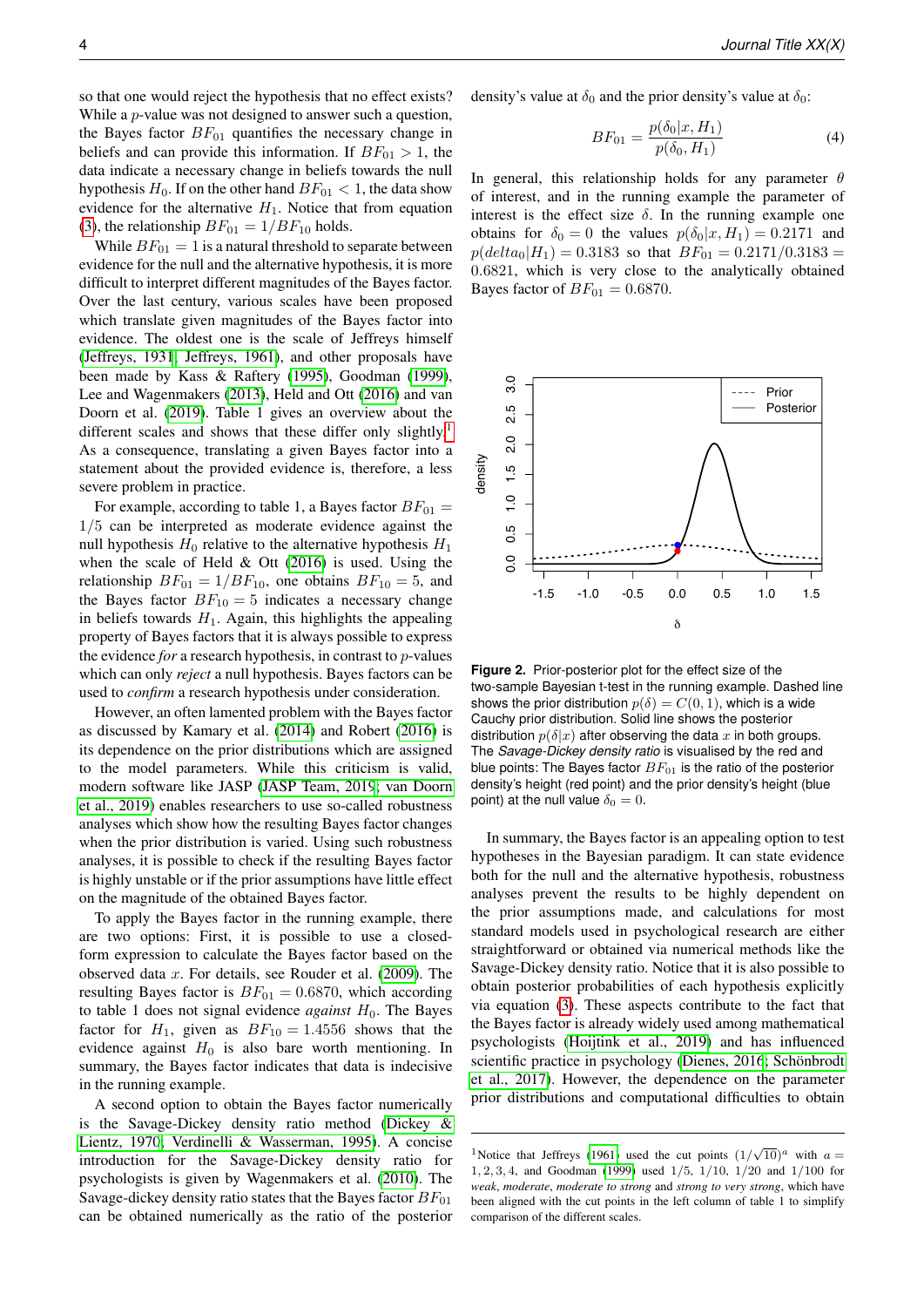| Bayes factor       | Strength of evidence against $H_0$ |                    |                    |                           |  |  |
|--------------------|------------------------------------|--------------------|--------------------|---------------------------|--|--|
|                    | (Jeffreys, 1961)                   | (Goodman, 1999)    | (Held & Ott, 2016) | (Lee & Wagenmakers, 2013) |  |  |
| 1 to $1/3$         | Bare mention                       |                    | Weak               | Anecdotal                 |  |  |
| $1/3$ to $1/10$    | Substantial                        | Weak to moderate   | Moderate           | Moderate                  |  |  |
| $1/10$ to $1/30$   | Strong                             | Moderate to strong | Substantial        | Strong                    |  |  |
| $1/30$ to $1/100$  | Very strong                        | Strong             | Strong             | Very strong               |  |  |
| $1/100$ to $1/300$ | Decisive                           | Very strong        | Very strong        | Extreme                   |  |  |
| < 1/300            |                                    |                    | Decisive           |                           |  |  |

**Table 1.** Categorization of Bayes factors  $BF_{01} \leq 1$  into evidence against  $H_0$ 

the marginal likelihoods are disadvantages of the Bayes factor [\(Tendeiro & Kiers, 2019\)](#page-13-7).

#### *The region of practical equivalence (ROPE)*

The Bayes factor was designed to test a precise hypothesis  $H_0$ :  $\theta = \theta_0$ , where  $\theta_0$  is the value of interest. The increasing reproducibility problems of frequentist hypothesis tests and p-values in psychology led Cumming [\(2014\)](#page-12-29) to propose a shift from hypothesis testing to estimation under uncertainty. Instead of testing a precise hypothesis  $H_0$ :  $\theta = \theta_0$  via a significance test which employs p-values, he advocated calculating interval estimates like confidence intervals instead. The plausibility of a hypothesis  $H_0$ :  $\theta =$  $\theta_0$  is subsequently judged by the uncertainty of the interval estimate: If the null hypothesis parameter  $\theta_0$  is included in the confidence interval,  $H_0$  cannot be rejected. If  $\theta_0$  is located outside of the confidence interval, one can reject  $H_0$ . Cumming [\(2014\)](#page-12-29) additionally included in his proposal a focus on *"estimation based on effect sizes"* [\(Cumming,](#page-12-29) [2014,](#page-12-29) p. 7) instead of  $p$ -values and hypothesis tests, see also Greenland et al. [\(2016\)](#page-12-30).

This shift was proposed originally from frequentist hypothesis testing to frequentist estimation and dubbed the *'New Statistics'*. Conceptually, the idea is appealing, and such a process is indeed observed across multiple scientific domains by now [\(Wasserstein, Schirm & Lazar, 2019\)](#page-14-1). Also, such a shift towards an estimation-oriented perspective embraces uncertainty instead of the dichotomous separation of research results via p-values into significant and nonsignificant findings. This is closely related to one of the six principles for properly interpreting  $p$ -values which were stated in the 2016 statement of the American Statistical Association to the reproducibility crisis. It underlined that a p-value *"does not measure the size of an effect or the importance of a result."* [\(Wasserstein & Lazar, 2016,](#page-14-0) p. 132). Instead, the original proposal of Cumming [\(2014\)](#page-12-29) focusses on effect sizes and estimation instead of hypothesis testing.

Kruschke & Liddell [\(2018b\)](#page-13-3) proposed a similar shift towards estimation under uncertainty from a Bayesian perspective. They argued that as frequentist interval estimates like confidence intervals are obtained by inverting a frequentist hypothesis test [\(Casella & Berger, 2002\)](#page-11-8), the problems inherent to significance testing via  $p$ -values are inherited by confidence intervals. As a consequence, confidence intervals as quantities for estimation are *"highly sensitive to the stopping and testing intentions."* [\(Kruschke](#page-13-3) [& Liddell, 2018b,](#page-13-3) p. 184), while Bayesian interval estimates due to the accordance of Bayesian statistics with the likelihood principle are not. To avoid these problems,

Kruschke & Liddell [\(2018b\)](#page-13-3) argued that the shift originally proposed by Cumming [\(2014\)](#page-12-29) can be achieved easier by Bayesian data analysis.

Next to preferring Bayesian instead of frequentist interval estimates for such a shift, Kruschke & Liddell [\(2018a\)](#page-13-23) argued that *precise* hypothesis testing as achieved via the Bayes factor is not suitable in a variety of realistic research settings. Examples include exploratory research, measurements which include a substantial amount of error, and in general complex phenomena in which a precise hypothesis  $H_0$ :  $\theta = \theta_0$  at best can be interpreted as an approximation to reality [\(Berger & Sellke, 1987](#page-11-9)[; Good,](#page-12-31) [1988](#page-12-31)[; Berger et al., 1997\)](#page-11-10). For example, Rouder et al. [\(2009\)](#page-13-18) argued:

> "It is reasonable to ask whether hypothesis testing is always necessary. In many ways, hypothesis testing has been employed in experimental psychology too often and too hastily (...). To observe structure, it is often sufficient to plot estimates of appropriate quantities along with measures of estimation error (Rouder & Morey, 2005). As a rule of thumb, hypothesis testing should be reserved for those cases in which the researcher will entertain the null as theoretically interesting and plausible, at least *approximately*." [\(Rouder et al., 2009,](#page-13-18) p. 235)

Notice that in the frequentist approach, *precise* hypothesis testing can be interpreted as *null* hypothesis significance testing, and the null hypothesis  $H_0$ :  $\theta = \theta_0$  then *precisely* states that  $\theta = \theta_0$ . In the Bayesian paradigm, the same idea is sometimes called *sharp* hypothesis testing [\(Pereira, Stern &](#page-13-16) [Wechsler, 2008\)](#page-13-16). Conceptually, both names identify the same practice. However, in psychological research the assumption of a precise effect is highly questionable as Berger et al. [\(1997\)](#page-11-10) noted:

> "The decision whether or not to formulate an inference problem as one of testing a precise null hypothesis centers on assessing the plausibility of such an hypothesis. Sometimes this is easy, as in testing for the presence of extrasensory perception, or testing that a proposed law of physics holds. Often it is less clear. In medical testing scenarios, for instance, it is often argued that any treatment will have some effect, even if only a very small effect, and so exact equality of effects (between, say,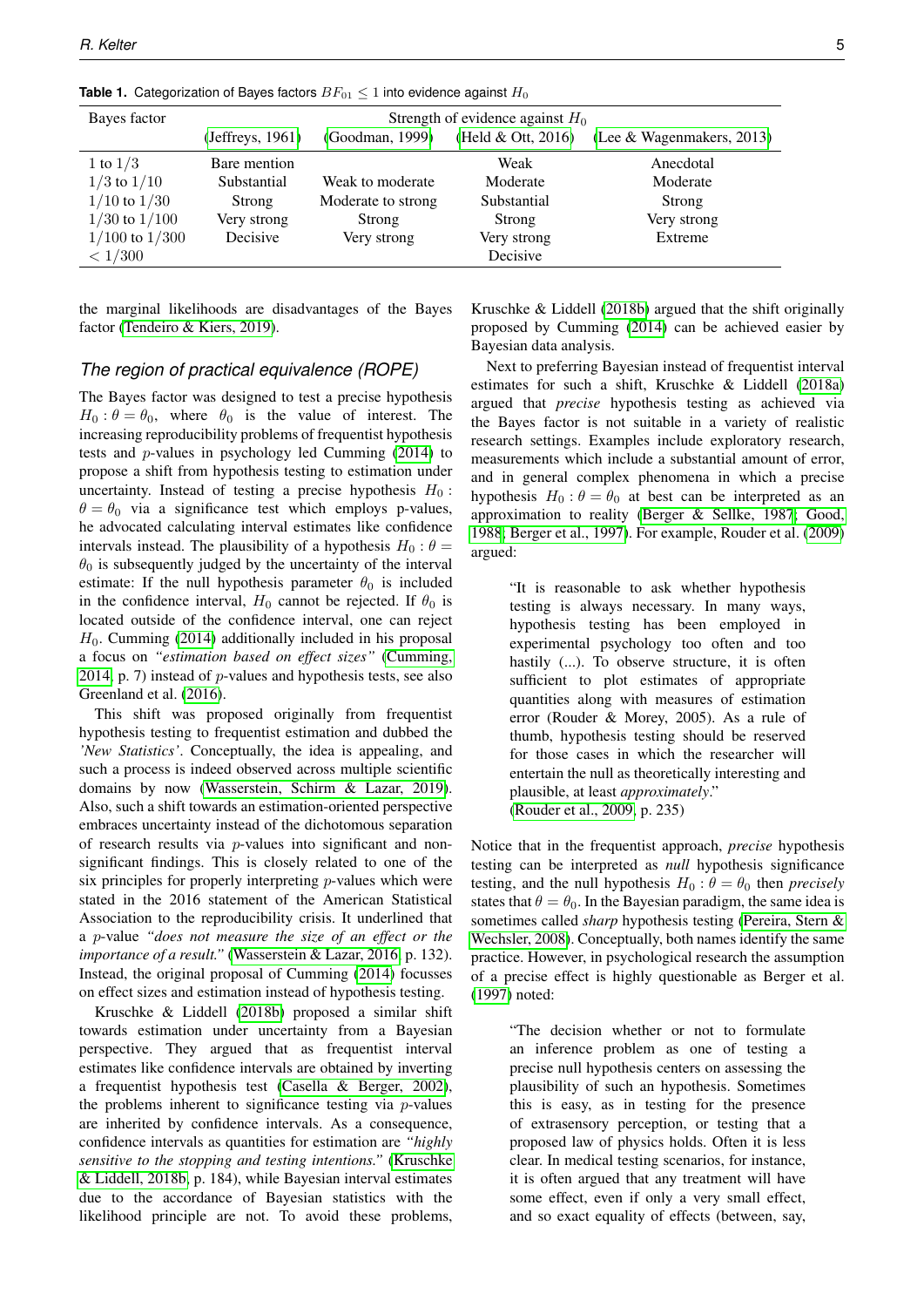#### a treatment and a placebo) will never occur." [\(Berger, Brown & Wolpert, 1994,](#page-11-11) p. 145)

Based on these ideas, Kruschke & Liddell [\(2018a\)](#page-13-23) considered *approximate* hypothesis testing instead of *precise* hypothesis testing. To facilitate the shift to an estimationoriented perspective in the veins of Cumming [\(2014\)](#page-12-29), they proposed the *region of practical equivalence (ROPE)*. The ROPE unites a concept which appears under different names in various scientific areas, *'including "interval of clinical equivalence", "range of equivalence", "equivalence interval", "indifference zone"*, *"smallest effect size of interest," and "good-enough belt" ...'* [\(Kruschke & Liddell,](#page-13-3) [2018b,](#page-13-3) p. 185), where these terms come from a wide spectrum of scientific contexts, see Carlin & Louis [\(2009\)](#page-11-12), Freedman et al. [\(1983\)](#page-12-32), Hobbs & Carlin [\(2007\)](#page-12-33), Lakens [\(2014](#page-13-24)[, 2017\)](#page-13-25) and Schuirmann [\(1987\)](#page-13-26). The general idea of all these concepts is to establish a region of practical equivalence around the null value  $\theta_0$  of the null hypothesis  $H_0$ :  $\theta = \theta_0$ , which expresses "the range of parameter *values that are equivalent to the null value for current practical purposes."* [\(Kruschke & Liddell, 2018b,](#page-13-3) p. 185). To test hypotheses via the ROPE and a Bayesian interval estimate, the highest posterior density (HPD) interval, Kruschke [\(2018\)](#page-12-16) proposed the following decision rule:

- Reject the null value  $\theta_0$  specified by  $H_0$ :  $\theta = \theta_0$ , if the 95% HPD falls *entirely* outside the ROPE.
- Accept the null value, if the 95% HPD falls *entirely* inside the ROPE.

If the 95% HPD falls *entirely* outside the ROPE, the parameter value is not inside the ROPE with more than 95% posterior probability, and as a consequence not *practically equivalent* to the null value  $\theta_0$ . A rejection of the null value  $\theta_0$  and the corresponding hypothesis then seems reasonable.

If the 95% HPD falls *entirely* inside the ROPE, the parameter value is located inside the ROPE with at least 95% posterior probability. As a consequence, it is *practically equivalent* to the null value  $\theta_0$  and it is reasonable to accept the null hypothesis  $H_0$ :  $\theta = \theta_0$ .

Formally, the decision rule can be derived as a Bayes rule (Held  $&$  Sabanés Bové, 2014) for a specific choice of a loss function. Also, the decision based on the HPD and ROPE approach to Bayesian hypothesis testing is asymptotically consistent. For details, see the supplement file in Kruschke  $(2018).<sup>2</sup>$  $(2018).<sup>2</sup>$  $(2018).<sup>2</sup>$  $(2018).<sup>2</sup>$  Also, the decision rule is described in more detail in Kruschke et al. [\(Kruschke et al., 2012](#page-12-34)[; Kruschke &](#page-13-27) [Vanpaemel, 2015\)](#page-13-27) and Kruschke & Liddell [\(Kruschke &](#page-13-23) [Liddell, 2018a\)](#page-13-23).

At first, using the ROPE in combination with a Bayesian posterior distribution seems appealing. However, there are two limitations which have prevented more widespread use in psychological research by now:

- (1) Hypothesis testing based on the ROPE and HPD interval is only possible in situations where scientific standards of practically equivalent parameter values exist and are widely accepted by the research community.
- (2) The ROPE only measures the concentration of the posterior's probability mass, but fails to measure

evidence once the entire HPD is located inside or outside the ROPE.

The first limitation is less severe, as for a variety of quantities there exist widely accepted standards on how to interpret different magnitudes. Examples are given by effect sizes, which are categorised in psychology, for example, according to Cohen [\(1988\)](#page-11-7). A widely accepted ROPE  $R$ around a null hypothesis  $H_0$ :  $\delta = 0$  for the effect size δ is given as  $R = [-0.1, 0.1]$  [\(Makowski, Ben-Shachar,](#page-13-13) Chen & Lüdecke, 2019a[; Kelter, 2020a\)](#page-12-8). The boundaries  $\delta = -0.1$  and  $\delta = 0.1$  are precisely half of the magnitude necessary for at least a small effect according to Cohen [\(1988\)](#page-11-7). Similar proposals for default ROPEs have been made for logistic and linear regression models. There, a standard ROPE is  $|\beta| \leq 0.05$  for regression coefficients, see [\(Kruschke, 2018,](#page-12-16) p. 277). These default values are justified both by mathematical theory and official guidelines. The default ROPEs above are inspired by the recommendations of the U.S. Food and Drug Administration's Center for Drug Evaluation and Research and Center for Biologics Evaluation and Research [\(2001\)](#page-13-28). Also, they are based on the official guidelines of the Center for Veterinary Research [\(2016\)](#page-14-7) and the recommendations of the Center for Biologics Evaluation and Research [\(2016\)](#page-13-29).

Additionally, the default ROPEs behave similarly to the Bayes factor in practice as shown by Makowski et al. [\(2019a\)](#page-13-13) and Kelter [\(2020a\)](#page-12-8).

In summary, there exist theoretically justified default values for determining the boundaries of the ROPE for widely used parameters in psychological research [\(Westlake,](#page-14-5) [1976](#page-14-5)[; Kirkwood & Westlake, 1981](#page-12-15)[; Lakens, 2017](#page-13-25)[; Kruschke,](#page-12-16) [2018](#page-12-16)[; Makowski et al., 2019a](#page-13-13)[; Kelter, 2020a\)](#page-12-8) making the ROPE and HPD approach a considerable alternative method for Bayesian hypothesis testing.

The second problem is more severe, as the ROPE cannot separate between two situations in which the HPD has concentrated entirely inside the ROPE. However, the concentration around the null value  $\theta_0$  may be much more apparent in one case, while in the other the HPD boundaries coincide with the ROPE boundaries, stating much less evidence for the null hypothesis. The same situation holds when the HPD is located entirely outside the ROPE.

In the running example, figure [3](#page-6-0) shows the situation using the default ROPE  $R = [-0.1, 0.1]$  around the effect size null value  $\delta_0 = 0$ . The 95% HPD interval ranges from  $\delta = 0.03$ to  $\delta = 0.80$ , and therefore is not located entirely outside the ROPE  $R$ . As a consequence, the null hypothesis cannot be rejected. Notice that when considering the amount of posterior probability mass located inside the ROPE R, only  $3.16\%$  are located inside the ROPE R. Choosing a  $90\%$  HPD interval instead in combination with the ROPE R would lead to the rejection of  $H_0$ :  $\delta = 0$ .

<span id="page-5-0"></span><sup>2</sup>Formally, Kruschke [\(2018\)](#page-12-16) avoided the expression hypothesis testing when using the ROPE and HPD approach, as the goal is estimation under uncertainty and not precise hypothesis testing. We agree, and when we use the phrase hypothesis testing here in connection with the ROPE, we always mean *approximate* hypothesis testing, which questions the use of precise hypothesis testing in a variety of research settings and emphasises estimation over testing.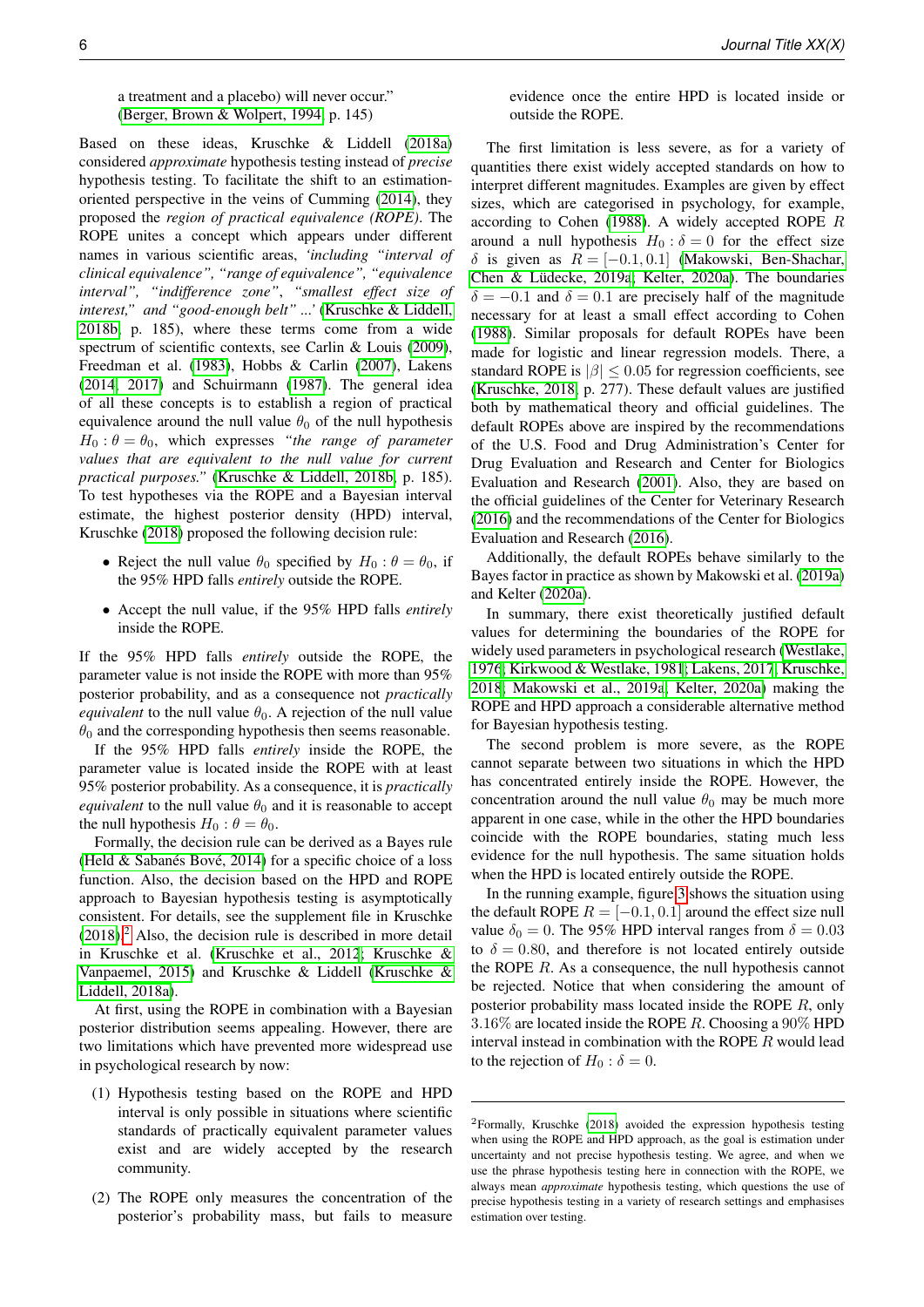0.0 0.5 1.0 1.5 2.0 2.5 3.0

 $\frac{1}{5}$  $\frac{0}{1}$ 

 $0.5$ 

 $\frac{0}{2}$ 

<span id="page-6-0"></span> $3.0$ 

 $2.5$ 

 $\frac{0}{2}$ 

density

**Figure 3.** The ROPE and HPD approach for the effect size  $\delta$  of the two-sample Bayesian t-test in the running example. The vertical red lines show the boundaries of the ROPE  $R = [-0.1, 0.1]$ , and the blue interval is the 95% HPD interval. The blue shaded area corresponds to the posterior probability mass inside the 95% HPD, and from the figure it is clear that only a tiny amount of probability mass (3.16%) is located inside the ROPE R.

δ

# *The MAP-based* p*-value*

The MAP-based p-value was proposed by Mills [\(2017\)](#page-13-14), and is the ratio of the posterior densities null value  $p(\theta_0)$  and the posterior densities maximum a posteriori (MAP) value:

$$
p_{\text{MAP}} = \frac{p(\theta_0|x)}{\arg \max_{\theta \in \Theta} p(\theta|x)}
$$

The idea is based on the likelihood ratio used in the Neyman-Pearson theory [\(Neyman & Pearson, 1933](#page-13-1)[; Casella & Berger,](#page-11-8) [2002\)](#page-11-8). However, here the denominator is not maximising the likelihood over the alternative hypothesis  $H_1$  like in a traditional Neyman-Pearson test, but instead the posterior density  $p(\theta|x)$  is maximised.

In the running example,  $\theta$  is the effect size  $\delta$ , the null hypothesis value is  $\delta_0 = 0$ , and the MAP-based p-value becomes

$$
p_{\text{MAP}} = \frac{p(\delta = 0|x)}{\arg \max_{\delta \in \mathbb{R}} p(\delta|x)} = \frac{p(\delta = 0|x)}{p(\delta = 0.41|x)} \approx 0.1076
$$

Figure [4](#page-6-1) visualises the MAP-based p-value: The solid blue line is the posterior distribution's value  $p(\delta = 0|x)$  at the null value  $\delta = 0$ . The dashed red line is the posterior distribution's MAP value  $p(\delta = 0.41|x)$  at the MAP value  $\delta_{\text{MAP}} = 0.41$ . The MAP-based *p*-value is the ratio between these two values, and is significant if  $p_{MAP} < 0.05$ .

As  $p_{MAP} > 0.05$ , the null hypothesis  $H_0 : \delta = 0$  is not rejected, similar to the idea behind traditional p-values.

Notice that the MAP-based p-value can only be used to reject a null hypothesis  $H_0$  similar to traditional p-values. It is not possible to confirm a hypothesis. Also, there is by now no associated loss function which identifies the

**Figure 4.** The MAP-based  $p$ -value for the effect size  $\delta$  of the two-sample Bayesian t-test in the running example. The solid blue line shows the posterior distribution's value  $p(\delta = 0|x)$  at the null value  $\delta = 0$ . The dashed red line shows the posterior distribution's MAP value  $p(\delta = 0.41|x)$  at the MAP value  $\delta_{\text{MAP}} = 0.41$ . The MAP-based *p*-value is given as the ratio between these two values, and is significant if  $p_{\text{MAP}} < 0.05$ .

expected loss under the selected loss function. Also, while decision thresholds (or test levels  $\alpha$ ) of frequentist p-values are theoretically justified to bound the type I error rate while simultaneously minimising the type II error rate – leading to the concept of *uniformly most powerful* (UMP) level  $\alpha$  tests [\(Neyman & Pearson, 1938](#page-13-30)[; Casella & Berger, 2002\)](#page-11-8) – there is no analogue justification for choosing a specific threshold for MAP-based p-values.

#### *The probability of direction*

The probability of direction (PD) is formally defined as the proportion of the posterior distribution that is of the median's sign. Although expressed differently, this index is strongly correlated to the frequentist p-value [\(Makowski](#page-13-13) [et al., 2019a\)](#page-13-13).

In the running example, the posterior median of the effect size  $\delta$  is given as  $\delta_{\text{MED}} = 0.41$ , which has a positive sign. Therefore, the PD is simply the proportion of posterior probability mass which is of a positive sign:

$$
PD = \int_{\mathbb{R}_+} p(\delta | x) d\delta \approx 0.9827
$$

MAP-based p-value as a Bayes rule which minimises the -1.5 -1.0 -0.5 0.0 0.5 1.0 1.5 Figure [5](#page-7-0) visualises the PD in the running example: The blue dotted line separates positive from negative posterior parameter values. The blue shaded area under the posterior distribution is the proportion of posterior probability mass which is of the median's sign, which equals the PD. Based on the PD one can test the null hypothesis  $H_0$ :  $\delta = 0$  by requiring a specified amount of posterior probability mass to be strictly positive or negative. For example, if  $PD = 1$ , all posterior parameter values are positive (or negative) and rejection of  $H_0$  seems reasonable. In the running example, more than 95% of the posterior indicate that there is a



<span id="page-6-1"></span>Prior **Posterior**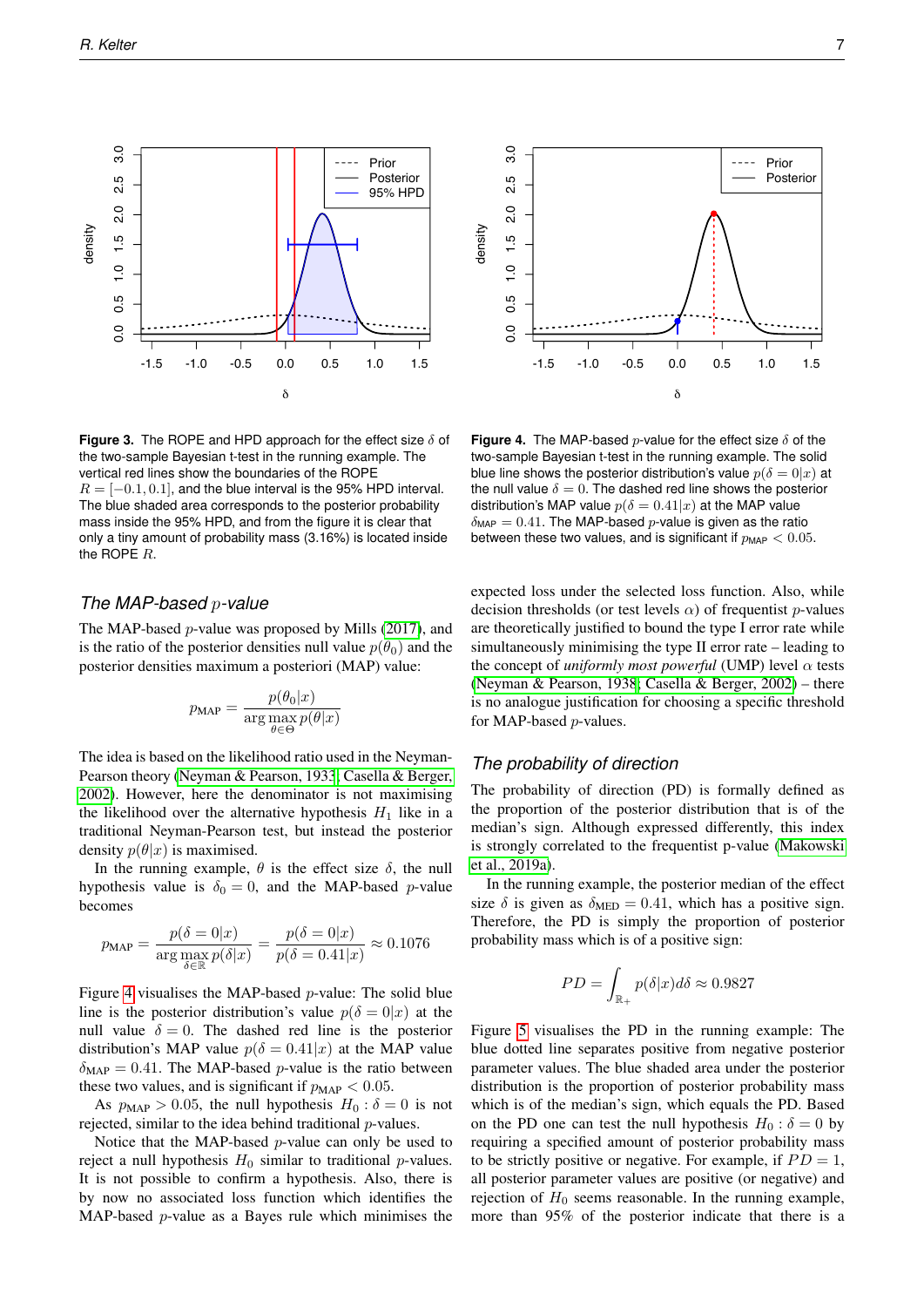<span id="page-7-0"></span>

**Figure 5.** The probability of direction (PD) for the effect size  $\delta$ of the two-sample Bayesian t-test in the running example. The blue dotted line separates posterior parameter values with a positive and negative sign from each other. The shaded blue area is the proportion of the posterior which is of the median's sign.

positive effect, and if one uses this threshold for deciding between  $H_0$  and  $H_1$ ,  $H_0$  would be rejected.

However, similar to the MAP-based  $p$ -value there exists no loss function which identifies the PD as a Bayes rule which minimises the expected loss under the selected loss function. Also, there are no theoretically justified thresholds which makes the decision based on the PD arbitrary. Note however that this criticism is also valid for Bayes factors and the ROPE and HPD approach, as the selection of a specific ROPE and HPD or the translation of different sizes of Bayes factors into evidence is arbitrary, too [\(Tendeiro & Kiers,](#page-13-7) [2019\)](#page-13-7).

# *The Full Bayesian Significance Test (FBST) and the* e*-value*

The Full Bayesian Significance Test (FBST) was developed by Pereira and Stern [\(1999\)](#page-13-15) as a Bayesian alternative to frequentist significance tests employing the p-value. It was designed to test a *precise* hypothesis.<sup>[3](#page-7-1)</sup> The FBST can be used with any standard parametric model, where  $\theta \in \Theta \subseteq \mathbb{R}^p$  is a (possibly vector-valued) parameter of interest,  $p(x|\theta)$  is the likelihood and  $p(\theta)$  is the prior distribution.

A precise hypothesis  $H_0$  makes the statement that the parameter  $\theta$  lies in the corresponding null set  $\Theta_{H_0}$ . For point null hypotheses like  $H_0$ :  $\theta = \theta_0$  the null set simply is given as  $\Theta_{H_0} = \theta_0$ . The idea of the FBST is to use the e-value, which quantifies the Bayesian evidence against  $H_0$  as a Bayesian replacement of the traditional p-value. To construct the e-value, Stern & Pereira [\(2020\)](#page-13-17) defined the posterior *surprise function*  $s(\theta)$ :

$$
s(\theta) := \frac{p(\theta|x)}{r(\theta)}\tag{5}
$$

The surprise function normalises the posterior distribution  $p(\theta|x)$  by a reference function  $r(\theta)$ . Possible choices include

a flat reference function  $r(\theta) = 1$  or any prior distribution  $p(\theta)$  for the parameter  $\theta$ , that is:  $r(\theta) = p(\theta)$ . In the first case, the surprise function becomes the posterior distribution  $p(\theta|x)$ , and in the second case parameter values  $\theta$  with a surprise function  $s(\theta) \geq 1$  indicate that they have been corroborated by the data x, while parameter values  $\theta$  with a surprise function  $s(\theta) < 1$  indicate that they have become less probable a posteriori. The supremum  $s^*$  is then defined as the supremum of the surprise function  $s(\theta)$  over the null set  $\Theta_{H_0}$  which belongs to the hypothesis  $H_0$ :

$$
s^* := s(\theta^*) = \sup_{\theta \in \Theta_{H_0}} s(\theta)
$$

Pereira & Stern [\(1999\)](#page-13-15) then defined the tangential set  $\overline{T}(\nu)$ to the hypothesis  $H_0$  as

$$
\overline{T}(\nu) := \Theta \setminus T(\nu)
$$

where

$$
T(\nu) := \{ \theta \in \Theta | s(\theta) \le \nu \}
$$

 $T(s^*)$  includes all parameter values  $\theta$  which are smaller or equal to the supremum  $s^*$  of the surprise function under the null set, and  $\overline{T}(s^*)$  includes all parameter values  $\theta$  which are larger than the supremum  $s^*$  of the surprise function under the null set.

The last step towards the e-value is then to define the *cumulative surprise function*  $W(\nu)$ 

$$
W(\nu) := \int_{T(\nu)} p(\theta|x) d\theta \tag{6}
$$

and setting  $\nu = s^*$ ,  $W(s^*)$  is simply the integral of the posterior distribution  $p(\theta|x)$  over  $T(s^*)$ . The Bayesian e-value, which measures the evidence *against* the null hypothesis  $H_0$ , is then defined as

$$
\overline{\operatorname{ev}}(H_0) := \overline{W}(s^*)\tag{7}
$$

where  $\overline{W}(\nu) := 1 - W(\nu)$ . The left plot in figure [6](#page-8-0) visualises the FBST and the e-value  $\overline{ev}(H_0)$  in the running example. As previously, the dashed line shows the  $C(0, 1)$ Cauchy prior on the effect size  $\delta$ , and the solid line is the resulting posterior distribution  $p(\delta|x)$ .

A flat reference function  $r(\delta) = 1$  was selected, so that the posterior surprise function  $s(\delta)$  becomes the posterior distribution  $p(\delta|x)$ .

The supremum of the surprise function  $s(\delta)$  over the null set  $\Theta_{H_0} = {\delta_0}$  becomes  $s^* = 0$ , because  $H_0 : \delta = \delta_0$  with  $\delta_0 = 0$ . Therefore, the null set  $\Theta_{H_0} = {\delta_0}$  includes only the single value  $\delta_0 = 0$ , which then also is the supremum. The blue point visualises the value  $s^* = s(0) \approx 0.2171$ .

The tangential set  $\overline{T}(s^*)$  is then simply the set of parameter values which satisfy  $s(\delta) > s(0)$  (that is,  $s(\delta) >$ 0.2171)), and the horizontal blue dashed line shows the boundary between parameter values  $\delta$  with  $s(\delta) > s(0)$ 

<span id="page-7-1"></span><sup>3</sup>Formally, Pereira et al. [\(2008\)](#page-13-16) referred to a *sharp* hypothesis which is defined as any submanifold of the parameter space of interest. This includes for example point hypotheses like  $H_0$ :  $\delta = 0$  or in general hypotheses which consist of a set of lower dimension than the parameter space.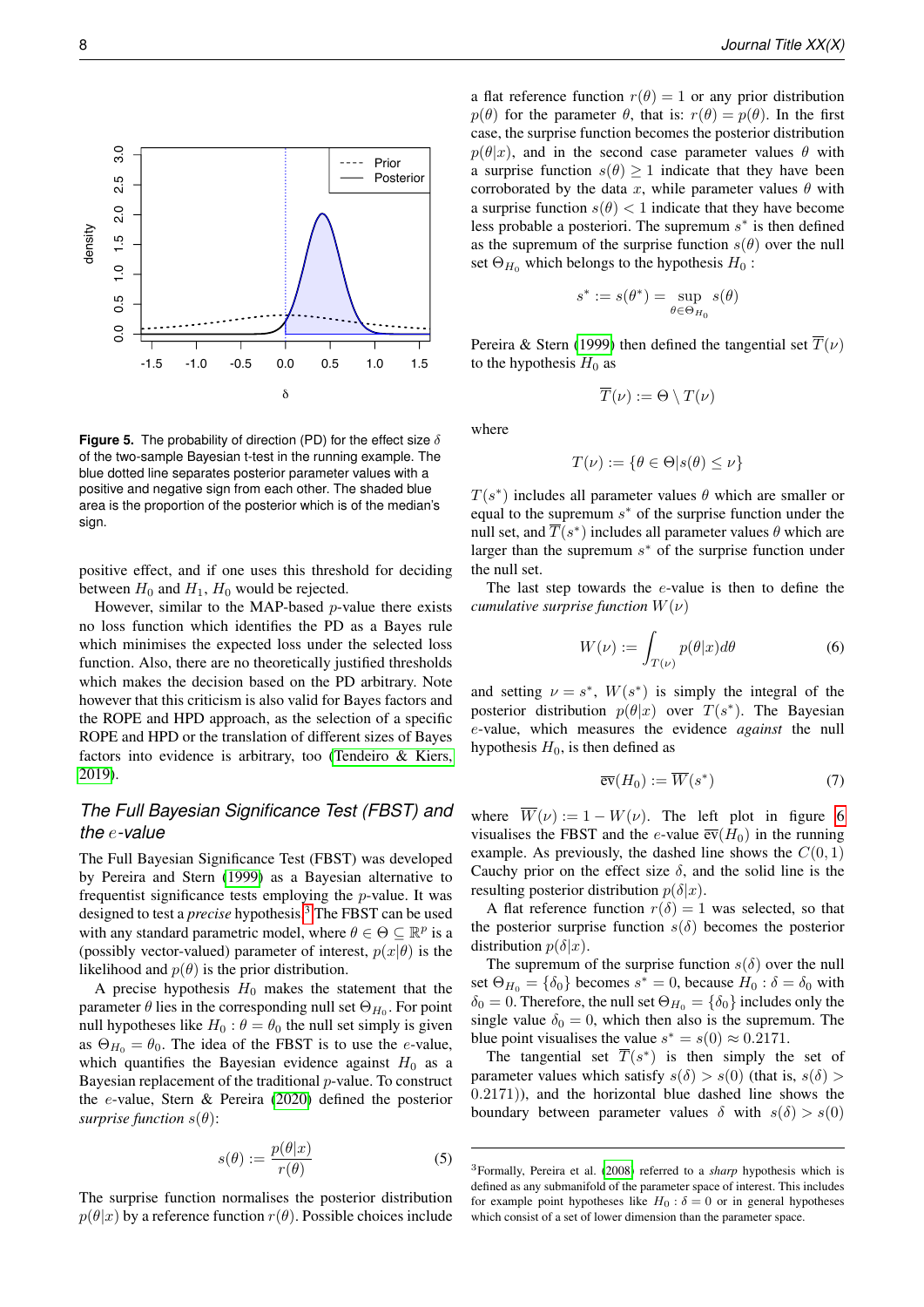<span id="page-8-0"></span>

**Figure 6.** The FBST and the e-value  $\overline{ev}(H_0)$  against  $H_0$  when using a flat reference function  $r(\delta) = 1$  (left) and a wide Cauchy reference function  $r(\delta) = C(0, 1)$  (right) for the Bayesian two-sample t-test; In both cases, a wide  $C(0, 1)$  prior was assigned to the effect size  $\delta$ ; the blue shaded area is the integral over the tangential set  $\overline{T}(0)$  against  $H_0 : \delta = 0$ , which is the e-value  $\overline{ev}$  against  $H_0$ ; the red area is the integral over  $T(0)$ , which is the e-value ev(H) in favour of  $H_0$ :  $\delta = 0$ 

(that is,  $s(\delta) > 0.2171$ )) and  $s(\delta) \leq s(0)$  (that is,  $s(\delta) \leq$  $(0.2171)$ ).

The value of the cumulative surprise function  $W(s^*) =$  $W(0.2171) := \int_{T(0.2171)} p(\theta|x) d\theta$  is then visualised as the red shaded area under the posterior, which is the integral of the posterior over all parameter values  $\delta$  which are smaller or equal to  $s^* = s(0) = 0.2171$ .

The e-value  $\overline{ev}(H_0)$  against  $H_0$  is then given as  $\overline{W}(s^*) = 1 - W(s^*) = 1 - W(s(0))$ , which is the integral of the posterior over all parameter values  $\delta$  which are larger than  $s^* = s(0) = 0.2171$ , visualised as the blue shaded area under the posterior. In the running example,  $\overline{ev}(H_0) = 0.9659$ , which means that 96.59% of the posterior distribution's parameter values attain a larger posterior density value than the null value  $\delta_0 = 0$ . As a consequence, the null hypothesis  $H_0$  traverses (or is located) in a low posterior density region, and the Bayesian evidence against  $H_0$ :  $\delta = 0$  is substantial. If one would use a threshold of 95%, one could reject the null hypothesis  $H_0$  based on the e-value in the running example.

The right plot in figure [6](#page-8-0) shows the surprise function  $s(\delta)$ when a wide Cauchy prior  $p(\delta) = C(0, 1)$  is selected as reference function  $r(\delta)$ . The resulting e-value against  $H_0$  in this case is  $\overline{\text{ev}}(H_0) = 0.9743$ .

Notice that formally, the *e*-value  $ev(H_0)$  *supporting*  $H_0$  is obtained as  $ev(H_0) := 1 - \overline{ev}(H_0)$ . However, the Bayesian evidence for  $H_0$ , the e-value ev( $H_0$ ) is not evidence against  $H_1$ , because  $H_1$  is not even a sharp hypothesis.<sup>[4](#page-8-1)</sup>.

Also, it is not possible to use the  $e$ -value  $ev(H_0)$  to *confirm*  $H_0$  in the sense of a Bayes factor or ROPE. For details see Kelter [\(2020a\)](#page-12-8). Nevertheless, one can use  $ev(H_0)$  to reject  $H_0$  if ev( $H_0$ ) is sufficiently small, and there are asymptotic arguments based on the distribution of  $ev(H_0)$  which make it possible to obtain critical values to reject a hypothesis  $H_0$ similar to  $p$ -values in frequentist significance tests (Stern  $\&$ [Pereira, 2020\)](#page-13-17). Therefore, in practice, one could alternatively use these critical values of the distribution of  $ev(H_0)$  instead of using an (arbitrary) threshold like 95% for  $ev(H_0)$  as used above.

In summary, the FBST and the e-value were designed to mimic a frequentist significance test of a *precise* hypothesis. The e-value  $\overline{ev}(H)$  can be interpreted as a direct replacement of the frequentist  $p$ -value and can only be used to reject a null hypothesis  $H_0$  of interest. The confirmation of a research hypothesis via ev $(H)$  is not possible [\(Kelter, 2020a](#page-12-8)[; Stern &](#page-13-17) [Pereira, 2020\)](#page-13-17).

However, the FBST has appealing properties: First, it is "Bayesian" in the sense that its inference procedure can be derived by minimising an appropriate loss function [\(Madruga et al., 2001](#page-13-31)[; Madruga et al., 2003\)](#page-13-32). Second, the evalue is explicitly invariant under suitable transformations on the coordinate system of the parameter space [\(Pereira, Stern](#page-13-16) [& Wechsler, 2008\)](#page-13-16). Third, the FBST works in the original parameter space and encounters no problem when nuisance parameters are present [\(Stern & Pereira, 2020,](#page-13-17) Section 3.1). In contrast, the computation of the marginal likelihoods for obtaining the Bayes factor can quickly become difficult in these situations. Also, the FBST and e-value have been widely applied in a variety of scientific domains over the last two decades [\(Stern & Pereira, 2020\)](#page-13-17). Interestingly, the FBST has to our best knowledge not been applied in psychology so far.

# **Comparison**

Table [2](#page-9-0) shows a comparison of the various available posterior indices for hypothesis testing in the Bayesian paradigm.

The first thing to note is that the various available posterior indices differ in their typical research question. For example, the Bayes factor  $BF_{01}$  measures the relative change in

<span id="page-8-1"></span><sup>4</sup>See Definition 2.2 in Pereira et al. [\(2008\)](#page-13-16).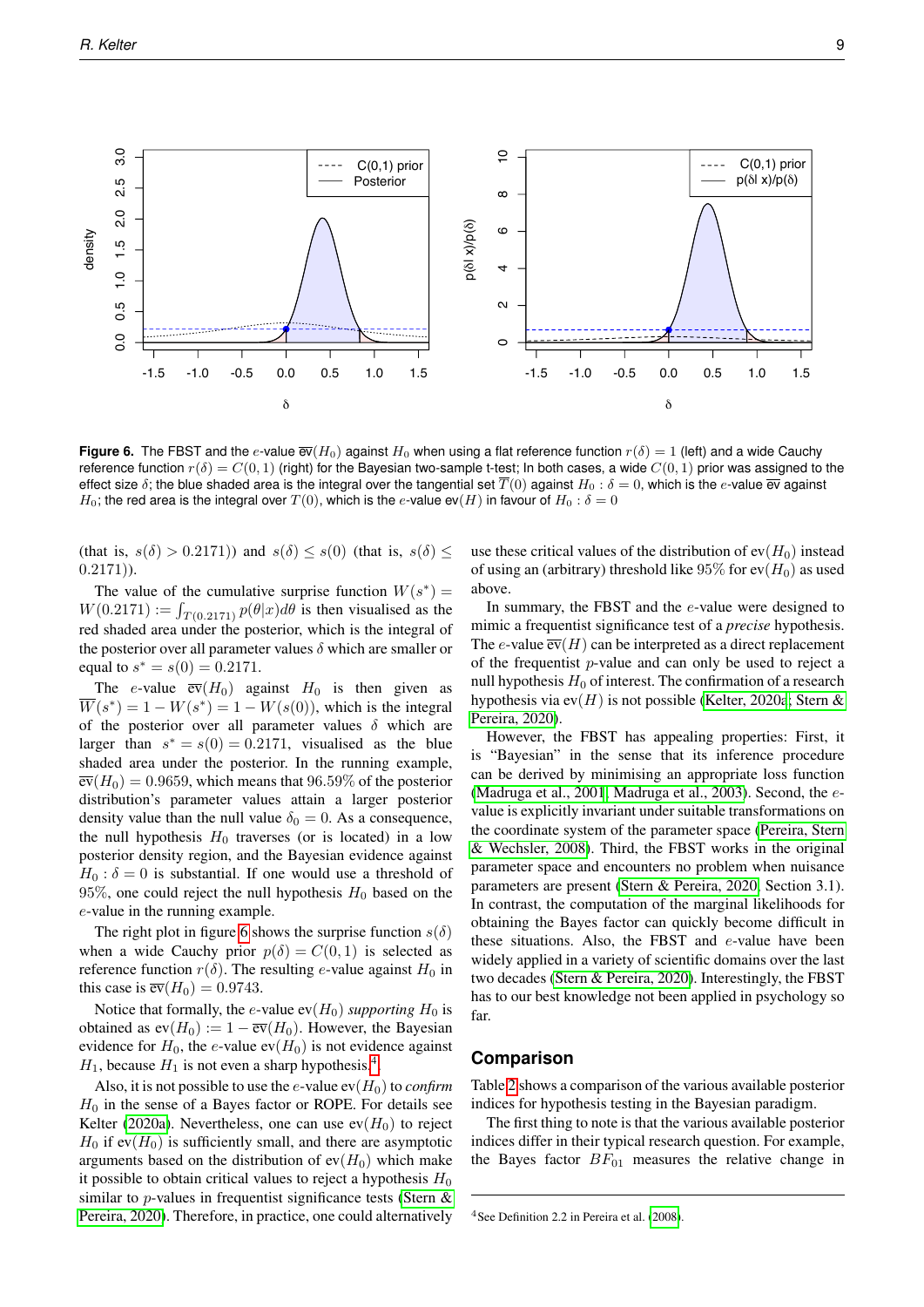| Posterior<br>index          | Typical research question                                                                                                    | Can be<br>used<br>for                                                        | Benefits                                                                                                                                                                                                                                                                             | Limitations                                                                                                                                                                                        |
|-----------------------------|------------------------------------------------------------------------------------------------------------------------------|------------------------------------------------------------------------------|--------------------------------------------------------------------------------------------------------------------------------------------------------------------------------------------------------------------------------------------------------------------------------------|----------------------------------------------------------------------------------------------------------------------------------------------------------------------------------------------------|
| Bayes fac-<br>tor           | Which change in relative<br>beliefs about both hypothe-<br>ses $H_0$ and $H_1$ is required<br>after observing the data $x$ ? | $\checkmark$ Confirmation<br>$\sqrt{\text{Rejection}}$<br>of a hypothesis    | $\checkmark$ Can be derived as an<br>explicit Bayes' rule<br>$\checkmark$ Easy to interpret and<br>well-established                                                                                                                                                                  | X<br><b>Scales</b><br>for<br>interpretation<br>are<br>arbitrary<br>Computation<br>Х<br>of<br>marginal likelihoods can<br>be difficult in presence<br>of nuisance parameters                        |
| <b>ROPE</b>                 | Is the parameter $\theta$ practi-<br>cally equivalent to values<br>inside the ROPE $R$ ?                                     | $\sqrt{\text{Confirmation}}$<br>$\sqrt{\text{Rejection}}$<br>of a hypothesis | Can be derived as an<br>$\checkmark$<br>explicit Bayes' rule<br>$\sqrt{\ }$ Easy to interpret<br>$\checkmark$ Allows to establish bio-<br>equivalence which is more<br>realistic than testing for<br>precise effects                                                                 | X Selection of default<br>ROPEs is not straightfor-<br>ward for all parameters<br>X Cannot measure evi-<br>dence once the HPD<br>has concentrated entirely<br>inside or outside the<br><b>ROPE</b> |
| MAP-<br>based<br>$p$ -value | How probable is null value<br>$\theta_0$ compared to the MAP<br>value $\theta_{MAP}$ ?                                       | $X$ Confirmation<br>$\sqrt{\text{Rejection}}$<br>of a hypothesis             | $\sqrt{\phantom{a}}$ Allows seamless transi-<br>tion from $p$ -values<br>$\checkmark$ Easy to compute                                                                                                                                                                                | $X$ Is no explicit Bayes'<br>rule<br>$\boldsymbol{\times}$ No theoretically justi-<br>fied thresholds are avail-<br>able                                                                           |
| <b>PD</b>                   | Is the parameter $\theta$ positive or<br>negative?                                                                           | $\checkmark$ Confirmation<br>$\sqrt{\text{Rejection}}$<br>of a hypothesis    | $\sqrt{\ }$ Easy to interpret<br>$\checkmark$ Easier to obtain than all<br>other indices                                                                                                                                                                                             | $X$ Is no explicit Bayes'<br>rule<br>$\chi$ Limited usefulness as<br>only the direction of an<br>effect is captured                                                                                |
| FBST and<br>e-value         | How large is the Bayesian<br>evidence against $H_0$ ?                                                                        | $X$ Confirmation<br>$\sqrt{\text{Rejection}}$<br>of a hypothesis             | $\sqrt{C}$ Can be derived as an<br>explicit Bayes' rule<br>$\checkmark$ Allows seamless transi-<br>tion from $p$ -values while fol-<br>lowing the likelihood princi-<br>ple<br>$\checkmark$ Invariant under reparam-<br>eterisations and is not trou-<br>bled by nuisance parameters | $X$ Does not allow to<br>confirm a hypothesis                                                                                                                                                      |

<span id="page-9-0"></span>**Table 2.** Comparison of different Bayesian posterior indices for hypothesis testing

beliefs towards  $H_0$  relative to  $H_1$  necessitated by observing the data  $x$ , while the PD answers the question if the parameter is of positive or negative sign (or equivalently, if an effect is positive or negative). The MAP-based  $p$ value and the FBST and e-value both target the evidence against a null hypothesis  $H_0$ , while the ROPE can answer the question if the parameter of interest is practically equivalent to the values specified by the ROPE  $R$ . As a consequence, if the goal of a study is the rejection of a null hypothesis, the natural candidates are the FBST and e-value and the MAP-based  $p$ -value. However, as the FBST and  $e$ -value is theoretically much better justified we recommend to use the FBST in these situations. An alternative is given by the Bayes factor which can also reject a null hypothesis  $H_0$  by indicating a strong necessity of a change in relative beliefs towards  $H_0$ .

If on the other hand, the goal is the confirmation of a research hypothesis  $H_0$  or the confirmation of a theory, the Bayes factor and the ROPE are natural candidates. Both posterior indices allow for confirmation of  $H_0$  and if the hypothesis is *precise*, the Bayes factor should be preferred.

However, if there are reasons to assume that the existence of a precise effect is unrealistic, the ROPE may be more appropriate. Note that Stern & Pereira [\(2020\)](#page-13-17) remark concerning future research: "In the context of information based medicine (...) it is important to compare and test the sensibility and specificity of alternative diagnostic tools, access the bio-equivalence of drugs coming from different suppliers (...)" [\(Stern & Pereira, 2020,](#page-13-17) p. 9). While Kelter [\(2020a\)](#page-12-8) recently investigated the specificity of various Bayesian posterior indices including the  $e$ -value, judging the bio-equivalence of drugs seems possible easily via the ROPE and HPD approach proposed by Kruschke [\(2018\)](#page-12-16), see also the U.S. FDA industry guidelines for establishing bioequivalence [\(2001\)](#page-13-28).

These recommendations offer guidance in determining default ROPEs, and in cases where no default ROPEs are well-established, it should be possible to determine a reasonable region of practical equivalence by incorporating available knowledge of prior studies and the measurement precision. For example, if similar research has yielded a specific range of parameter estimates, these can be used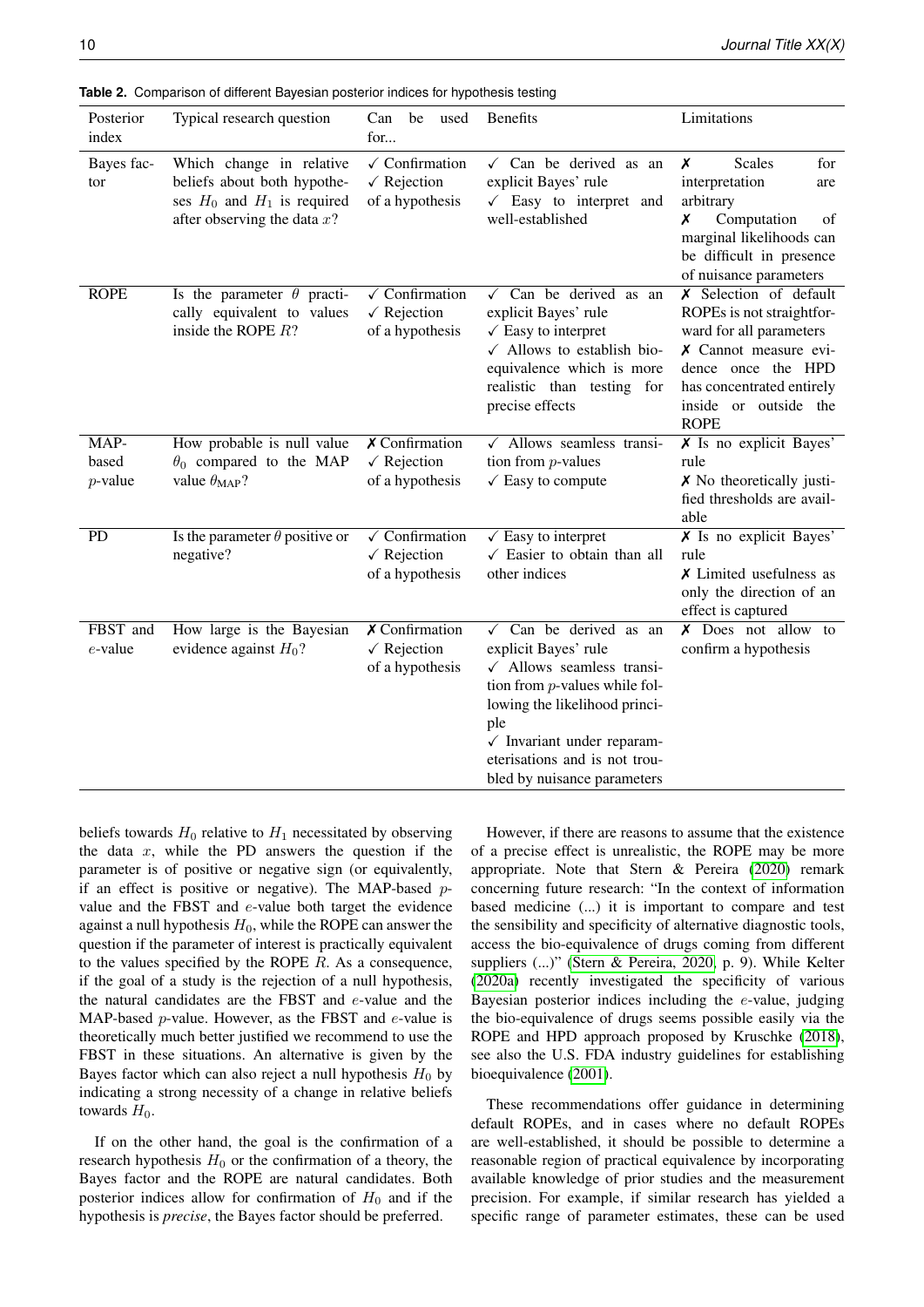to determine a ROPE. Also, if measurements are taken with a specific precision (e.g. due to technological or biochemical properties) the ROPE can be determined based on which values can not be differentiated in practice due to finite measurement precision. Also, prior subject-domain knowledge may help in constructing a ROPE, for example, based on biochemical or physiological aspects which help in determining which parameter values can be treated as practically equivalent. For example, different blood pressure values are in practice separated only up to a specific precision.

Formally, the PD can also be used to confirm a hypothesis, but it is assumed that in most cases researchers are less interested in stating only the direction of an effect but much more in quantifying its size. As the PD is primarily targeted in answering the question of whether an effect's sign is positive or negative, we do not recommend it over the Bayes factor or ROPE.

The benefits and limitations listed in table 2 also should be considered when choosing an appropriate index in practice. Next to the research goal and study design which narrow down the set of suitable candidates, the interpretation, computation and theoretical properties should be taken into account.

For example, the Bayes factor, ROPE and FBST can be derived by minimisation of an appropriate loss function, making them a "Bayesian" procedure. In contrast, the PD and the MAP-based  $p$ -value are justified more heuristically. On the other hand, the interpretation of the PD and MAP-based p-value is much easier compared to the FBST or ROPE. Some indices like the FBST and e-value and the MAPbased p-value allow a seamless transition from NHST and pvalues as they are designed to mimic p-values. Other indices require more sophisticated methodological shifts, like the Bayes factor or the ROPE.

Computational aspects also play a role: While all indices are in some form based on the posterior distribution visualised in figure [2,](#page-3-0) the computation, in general, can become difficult. For example, advanced computational techniques like bridge sampling or the Savage Dickey density ratio may be necessary when no analytic solutions are available for the Bayes factor. In contrast, the FBST requires only numerical optimisation and integration (although this can become difficult in high-dimensional models, too). However, for most standard models used in psychology, all posterior indices discussed can be obtained with moderate computational effort [\(Makowski et al., 2019b](#page-13-33)[; Kelter,](#page-12-8) [2020a\)](#page-12-8).

#### **Discussion**

Hypothesis testing stays an essential statistical method in psychology and the cognitive sciences. The debate about null hypothesis significance testing (NHST) goes on, and the existing problems are far from being solved [\(Pashler](#page-13-34) [& Harris, 2012](#page-13-34)[; Open Science Foundation, 2020](#page-13-35)[; Matthews](#page-13-36) [et al., 2017\)](#page-13-36). Among the proposed solutions to the replication problems in psychology caused by the inappropriate use of significance tests and  $p$ -values is Bayesian data analysis [\(Wagenmakers et al., 2016](#page-14-4)[; van Dongen et al.,](#page-12-35) [2019\)](#page-12-35). However, practical Bayesian hypothesis testing in psychology is challenged by the availability of various posterior indices for significance and the size of an effect. This complicates Bayesian hypothesis testing because the availability of multiple Bayesian alternatives to the traditional p-value causes confusion which one to select in practice and why.

In this paper, various Bayesian posterior indices which have been proposed in the literature were compared and their benefits and limitations were discussed. Also, guidance on how to select between different Bayesian posterior indices for hypothesis testing in practice was provided.

To conclude, redirect attention to the running example. Based on the running example, the Bayes factor was indecisive. The ROPE did neither reject the null hypothesis nor accept it, although it only slightly failed to reject the null hypothesis. The MAP-based p-value also did not reject the null hypothesis. The probability of direction expressed strong evidence that the null hypothesis  $H_0$ :  $\delta = 0$  is not true. The FBST also expressed strong evidence against the null hypothesis  $H_0$ :  $\delta = 0$ . However, both the PD and FBST were not *certain* (and for the FBST it would also have been possible to use the distribution of the e-value instead). How should one interpret the differences obtained by employing the various Bayesian posterior indices? One option is to hand off this problem to statisticians and to prompt them to agree on one single measure to use in practice. This is probably not going to happen anytime soon, so the second (and more appealing) option is to incorporate the study design and research goal into the decision which index to use.

In the running example, a Bayesian two-sample t-test was carried out and it was intentionally not stated (1) what kind of data was measured and (2) what the existence of an "effect" describes. For example, if data observed in both groups is the blood pressure which is measured via a standard procedure up to a specific precision, an effect may be described as the difference in average blood pressure between a treatment group taking a drug for lowering blood pressure and a control group. In such a setting, it seems unrealistic to assume the existence of an *exact* null effect  $\delta = 0$  (even if the drug works, some difference between both groups is to be expected). It is more appropriate to employ the ROPE  $R =$ [−0.1, 0.1] to test if the effect size is *practically equivalent to zero*.

Consider a different study design in which the participants in both groups are partnered. Data measured in the first group is the height in inches of each study participant. Each participant in the second group now guesses the height in inches of her partner without seeing her. The null hypothesis  $H_0$ :  $\delta = 0$  states that participants in the second group have the ability of extrasensory perception and can perfectly determine their partner's height without having seen them previously. In this case, a *precise* null hypothesis  $H_0$  :  $\delta$  = 0 is reasonable and when the goal is a rejection of this hypothesis, the FBST or MAP-based p-value could be used. If in contrast, the goal is the confirmation (or the goal is not specified as confirmation or rejection), the Bayes factor could be used.

The differences obtained by using the various available posterior indices for the same running example are therefore no contradictions to each other, but much more the results of the different assumptions each method makes. The suitability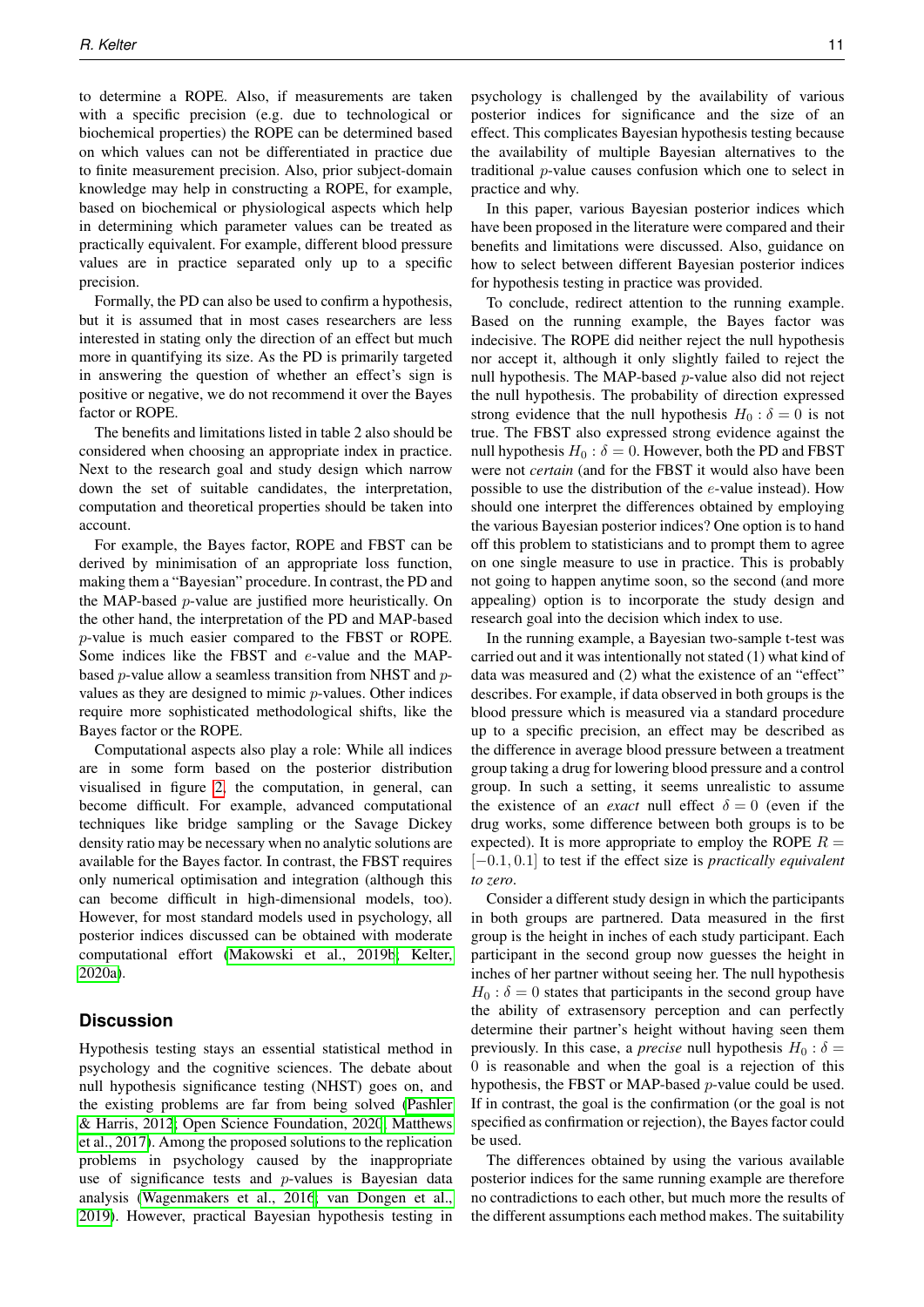of a given index to a study or experiment depends on both on the experimental design and the research goal.

Notice that we do not advocate against or in favour of the general use of one of the available indices. However, we want to draw attention to two posterior indices which have been widely underutilised in psychological research.

First, in a variety of situations, the ROPE seems to be appropriate by not making the often unrealistic assumption of an exact effect. This property is appealing in particular in psychological research, as often some kind of effect is expected to be observed only due to the randomness and noise in the experimental data. Also, for effect sizes and regression coefficients there exist plausible default values and the procedure can be identified as a formal Bayes' rule.

Second, the FBST is an appealing option when transitioning from NHST and p-values to Bayesian statistics. To our knowledge, the FBST is still widely underused in psychological practice. Also, the ROPE is still widely underused, although the situation is a little better than for the FBST.

This situation may be attributed to the more statistical background of the FBST and the relatively new proposal of the ROPE, but also the lack of easy-to-apply software implementations [\(Makowski et al., 2019b](#page-13-33)[; JASP Team,](#page-12-26) [2019](#page-12-26)[; van Doorn et al., 2019](#page-12-24)[; Kelter, 2020c](#page-12-36)[; Kelter, 2020d\)](#page-12-37). However, applying any of the discussed indices in this paper is straightforward as shown in the OSF supplemental file, and we encourage readers to reproduce all analyses and results.

Based on the recommendations given, readers can decide themselves which index is most useful and makes the most sense in their study or experiment. The guidance provided here also shows that future research needs to be conducted which analyses how the various indices relate to each other both theoretically and in practice [\(Makowski et al., 2019a](#page-13-13)[;](#page-12-8) [Kelter, 2020a\)](#page-12-8).

In summary, this paper hopefully guides how to select between different Bayesian posterior indices for hypothesis testing in psychology and fosters critical discussion and reflection when considering hypothesis testing in the Bayesian.

# **Author Contributions**

R. Kelter is the sole author of this article and is responsible for its content.

# **ORCID iD**

Riko Kelter <http://orcid.org/0000-0001-9068-5696>

# **Declaration of Conflicting Interests**

The author(s) declare that there were no conflicts of interest with respect to the authorship or the publication of this article.

# **Open Practices**

Open Data: See <https://osf.io/xnfb2/> Open Materials: See <https://osf.io/xnfb2/> Preregistration: not applicable

#### **References**

- <span id="page-11-4"></span>Basu, D. (1975). Statistical Information and Likelihood (with discussion). *Sankhya: The Indian Journal of Statistics, Series A*, *37(1)*, 1–71.
- <span id="page-11-2"></span>Benjamin, D. J. & Berger, J. O. (2019). Three Recommendations for Improving the Use of p-Values. *The American Statistician*, *73(sup1)*, 186–191.
- <span id="page-11-1"></span>Benjamin, D. J., Berger, J. O., Johannesson, M., Nosek, B. A., Wagenmakers, E.-J., Berk, R., Bollen, K. A., Brembs, B., Brown, L., Camerer, C., Cesarini, D., Chambers, C. D., Clyde, M., Cook, T. D., De Boeck, P., Dienes, Z., Dreber, A., Easwaran, K., Efferson, C., Fehr, E., Fidler, F., Field, A. P., Forster, M., George, E. I., Gonzalez, R., Goodman, S., Green, E., Green, D. P., Greenwald, A. G., Hadfield, J. D., Hedges, L. V., Held, L., Hua Ho, T., Hoijtink, H., Hruschka, D. J., Imai, K., Imbens, G., Ioannidis, J. P. A., Jeon, M., Jones, J. H., Kirchler, M., Laibson, D., List, J., Little, R., Lupia, A., Machery, E., Maxwell, S. E., McCarthy, M., Moore, D. A., Morgan, S. L., Munafó, M., Nakagawa, S., Nyhan, B., Parker, T. H., Pericchi, L., Perugini, M., Rouder, J., Rousseau, J., Savalei, V., Schönbrodt, F. D., Sellke, T., Sinclair, B., Tingley, D., Van Zandt, T., Vazire, S., Watts, D. J., Winship, C., Wolpert, R. L., Xie, Y., Young, C., Zinman, J. & Johnson, V. E. (2018). Redefine statistical significance. *Nature Human Behaviour*, *2(1)*, 6–10.
- <span id="page-11-11"></span>Berger, J., Brown, L. & Wolpert, R. (1994). A Unified Conditional Frequentist and Bayesian Test for fixed and sequential Hypothesis Testing. *The Annals of Statistics*, *22(4)*, 1787–1807.
- <span id="page-11-10"></span>Berger, J. O., Boukai, B. & Wang, Y. (1997). Unified Frequentist and Bayesian Testing of a Precise Hypothesis. *Statistical Science*, *12(3)*, 133–160.
- <span id="page-11-9"></span>Berger, J. O. & Sellke, T. (1987). Testing a point null hypothesis: The irreconcilability of P values and evidence. *Journal of the American Statistical Association*, *82(397)*, 112–122.
- <span id="page-11-5"></span>Berger, J. O. & Wolpert, R. L. (1988). *The Likelihood Principle*. Hayward, California: Institute of Mathematical Statistics.
- <span id="page-11-3"></span>Birnbaum, A. (1962). On the Foundations of Statistical Inference (with discussion). *Journal of the American Statistical Association*, *57(298)*, 269–306.
- <span id="page-11-12"></span>Carlin, B. & Louis, T. (2009). *Bayesian Methods for Data Analysis*, Volume 65. Boca Raton: Chapman & Hall/CRC.
- <span id="page-11-6"></span>Carpenter, B., Guo, J., Hoffman, M. D., Brubaker, M., Gelman, A., Lee, D., Goodrich, B., Li, P., Riddell, A. & Betancourt, M. (2017). Stan : A Probabilistic Programming Language. *Journal of Statistical Software*, *76(1)*.
- <span id="page-11-8"></span>Casella, G. & Berger, R. L. (2002). *Statistical inference*. Stamford, Connecticut: Thomson Learning.
- <span id="page-11-7"></span>Cohen, J. (1988). *Statistical Power Analysis for the Behavioral Sciences* (2 edition Ed.). Hillsdale, N.J: Routledge.
- <span id="page-11-0"></span>Colquhoun, D. (2014). An investigation of the false discovery rate and the misinterpretation of p-values. *Royal Society Open Science*, *1(3)*, 140216–140216.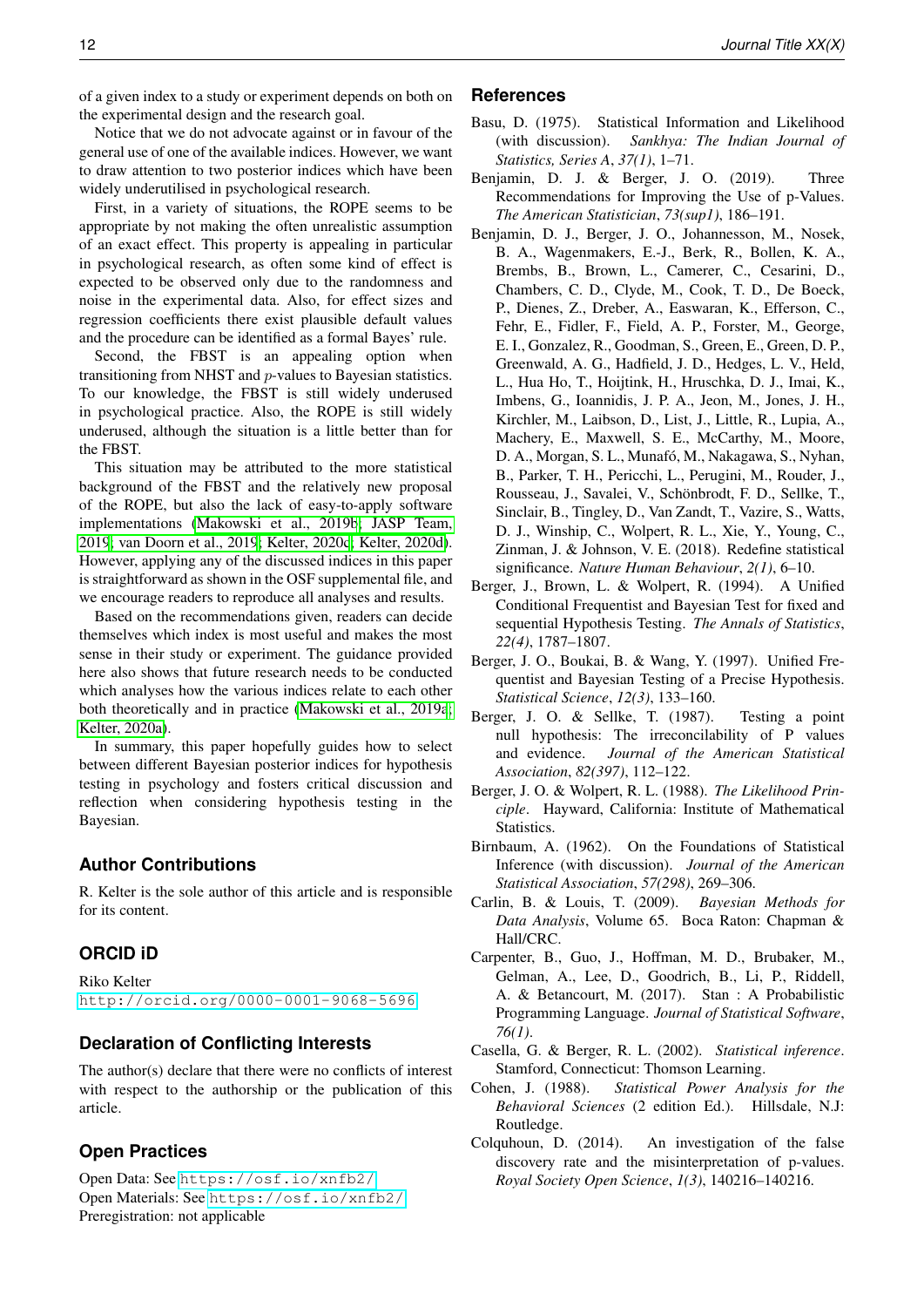- <span id="page-12-2"></span>Colquhoun, D. (2017). The reproducibility of research and the misinterpretation of p-values. *Royal Society Open Science*, *4(12)*.
- <span id="page-12-3"></span>Cox, R. (1958). Some problems connected with statistical inference. *The Annals of Mathematical Statistics*, *29(2)*, 357–372.
- <span id="page-12-29"></span>Cumming, G. (2014). The New Statistics: Why and How. *Psychological Science*, *25(1)*, 7–29.
- <span id="page-12-10"></span>Diaconis, P. (2009). the Markov Chain Monte Carlo Revolution. *Bulletin of the American Mathematical Society*, *46(208)*, 179–205.
- <span id="page-12-21"></span>Dickey, J. M. & Lientz, B. P. (1970). The Weighted Likelihood Ratio, Sharp Hypotheses about Chances, the Order of a Markov Chain. *Annals of Mathematical Statistics*, *41(1)*, 214–226.
- <span id="page-12-5"></span>Dienes, Z. (2011). Bayesian Versus Orthodox Statistics: Which Side Are You On? *Perspectives on Psychological Science*, *6(3)*, 274–290.
- <span id="page-12-6"></span>Dienes, Z. (2014). Using Bayes to get the most out of nonsignificant results. *Frontiers in Psychology*, *5*, 781.
- <span id="page-12-28"></span>Dienes, Z. (2016). How Bayes factors change scientific practice. *Journal of Mathematical Psychology*, *72*, 78– 89.
- <span id="page-12-7"></span>Dienes, Z. & Mclatchie, N. (2018). Four reasons to prefer Bayesian analyses over significance testing. *Psychonomic Bulletin and Review*, *25(1)*, 207–218.
- <span id="page-12-35"></span>van Dongen, N. N. N., van Doorn, J. B., Gronau, Q. F., van Ravenzwaaij, D., Hoekstra, R., Haucke, M. N., Lakens, D., Hennig, C., Morey, R. D., Homer, S., Gelman, A., Sprenger, J. & Wagenmakers, E.-J. (2019). Multiple Perspectives on Inference for Two Simple Statistical Scenarios. *The American Statistician*, *73(sup1)*, 328– 339.
- <span id="page-12-24"></span>van Doorn, J., van den Bergh, D., Bohm, U., Dablander, F., Derks, K., Draws, T., Evans, N. J., Gronau, Q. F., Hinne, M., Kucharský, Š., Ly, A., Marsman, M., Matzke, D., Raj, A., Sarafoglou, A., Stefan, A., Voelkel, J. G. & Wagenmakers, E.-J. (2019). The JASP Guidelines for Conducting and Reporting a Bayesian Analysis. *PsyArxiv Preprint*.
- <span id="page-12-4"></span>Edwards, W., Lindman, H. & Savage, L. J. (1963). Bayesian statistical inference for psychological research. *Psychological Review*, *70(3)*, 193–242.
- <span id="page-12-1"></span>Fisher, R. (1925). *Statistical Methods for Research Workers*. Edinburgh: Oliver and Boyd.
- <span id="page-12-32"></span>Freedman, L. S., Lowe, D. & Macaskill, P. (1983). Stopping rules for clinical trials. *Statistics in Medicine*, *2(2)*, 167– 174.
- <span id="page-12-9"></span>Gabry, J. & Goodrich, B. (2020). Prior Distributions for rstanarm Models.
- <span id="page-12-31"></span>Good, I. (1988). The Interface between Statistics and Philosophy of Science. *Statistical Science*, *3(4)*, 386– 412.
- <span id="page-12-22"></span>Goodman, S. N. (1999). Toward Evidence-Based Medical Statistics. 2: The Bayes Factor. *Annals of Internal Medicine*, *130(12)*, 1005.
- <span id="page-12-30"></span>Greenland, S., Senn, S. J., Rothman, K. J., Carlin, J. B., Poole, C., Goodman, S. N. & Altman, D. G. (2016). Statistical tests, P values, confidence intervals, and power: a guide to misinterpretations. *European Journal of Epidemiology*, *31(4)*, 337–350.
- <span id="page-12-19"></span>Gronau, Q. F., Sarafoglou, A., Matzke, D., Ly, A., Boehm, U., Marsman, M., Leslie, D. S., Forster, J. J., Wagenmakers, E. J. & Steingroever, H. (2017). A tutorial on bridge sampling. *Journal of Mathematical Psychology*, *81*, 80–97.
- <span id="page-12-20"></span>Gronau, Q. F., Wagenmakers, E.-J., Heck, D. W. & Matzke, D. (2019). A Simple Method for Comparing Complex Models: Bayesian Model Comparison for Hierarchical Multinomial Processing Tree Models Using Warp-III Bridge Sampling. *Psychometrika*, *84(1)*, 261–284.
- <span id="page-12-23"></span>Held, L. & Ott, M. (2016). How the Maximal Evidence of p-Values Against Point Null Hypotheses Depends on Sample Size. *The American Statistician*, *70(4)*, 335–341.
- <span id="page-12-14"></span>Held, L. & Ott, M. (2018). On p-Values and Bayes Factors. *Annual Review of Statistics and Its Application*, *5(1)*, 393–419.
- <span id="page-12-18"></span>Held, L. & Sabanés Bové, D. (2014). Applied Statistical *Inference*. Berlin, Heidelberg: Springer.
- <span id="page-12-33"></span>Hobbs, B. P. & Carlin, B. P. (2007). Practical Bayesian design and analysis for drug and device clinical trials. *Journal of Biopharmaceutical Statistics*, *18(1)*, 54–80.
- <span id="page-12-27"></span>Hoijtink, H., Mulder, J., van Lissa, C. & Gu, X. (2019). A Tutorial on Testing Hypotheses Using the Bayes Factor. *Psychological Methods*, *24(5)*, 539–556.
- <span id="page-12-0"></span>Howie, D. (2002). *Interpreting probability : controversies and developments in the early twentieth century*. Cambridge University Press.
- <span id="page-12-26"></span><span id="page-12-17"></span>JASP Team (2019). JASP.
- Jeffreys, H. (1931). *Scientific Inference*. Cambridge: Cambridge University Press.
- <span id="page-12-12"></span>Jeffreys, H. (1961). *Theory of Probability* (3rd Ed.). Oxford: Oxford University Press.
- <span id="page-12-25"></span>Kamary, K., Mengersen, K., Robert, C. P. & Rousseau, J. (2014). Testing hypotheses via a mixture estimation model. *arXiv preprint* (pp. 1–37).
- <span id="page-12-13"></span>Kass, R. E. & Raftery, A. E. (1995). Bayes factors. *Journal of the American Statistical Association*, *90(430)*, 773–795.
- <span id="page-12-8"></span>Kelter, R. (2020a). Analysis of Bayesian posterior significance and effect size indices for the two-sample t-test to support reproducible medical research. *BMC Medical Research Methodology*, *20(88)*.
- <span id="page-12-11"></span>Kelter, R. (2020b). Bayesian alternatives to null hypothesis significance testing in biomedical research: a nontechnical introduction to Bayesian inference with JASP. *BMC Medical Research Methodology*, *(in press)*.
- <span id="page-12-36"></span>Kelter, R. (2020c). Bayesian survival analysis in STAN for improved measuring of uncertainty in parameter estimates. *Measurement: Interdisciplinary Research and Perspectives*, *18(2)*, 101–119.
- <span id="page-12-37"></span>Kelter, R. (2020d). bayest: An R Package for effect-size targeted Bayesian two-sample t-tests. *Journal of Open Research Software*, *(in press)*.
- <span id="page-12-15"></span>Kirkwood, T. B. L. & Westlake, W. J. (1981). Bioequivalence Testing - A Need to Rethink. *Biometrics*, *37(3)*, 589.
- <span id="page-12-16"></span>Kruschke, J. K. (2018). Rejecting or Accepting Parameter Values in Bayesian Estimation. *Advances in Methods and Practices in Psychological Science*, *1(2)*, 270–280.
- <span id="page-12-34"></span>Kruschke, J. K., Aguinis, H. & Joo, H. (2012). The Time Has Come: Bayesian Methods for Data Analysis in the Organizational Sciences. *Organizational Research Methods*, *15(4)*, 722–752.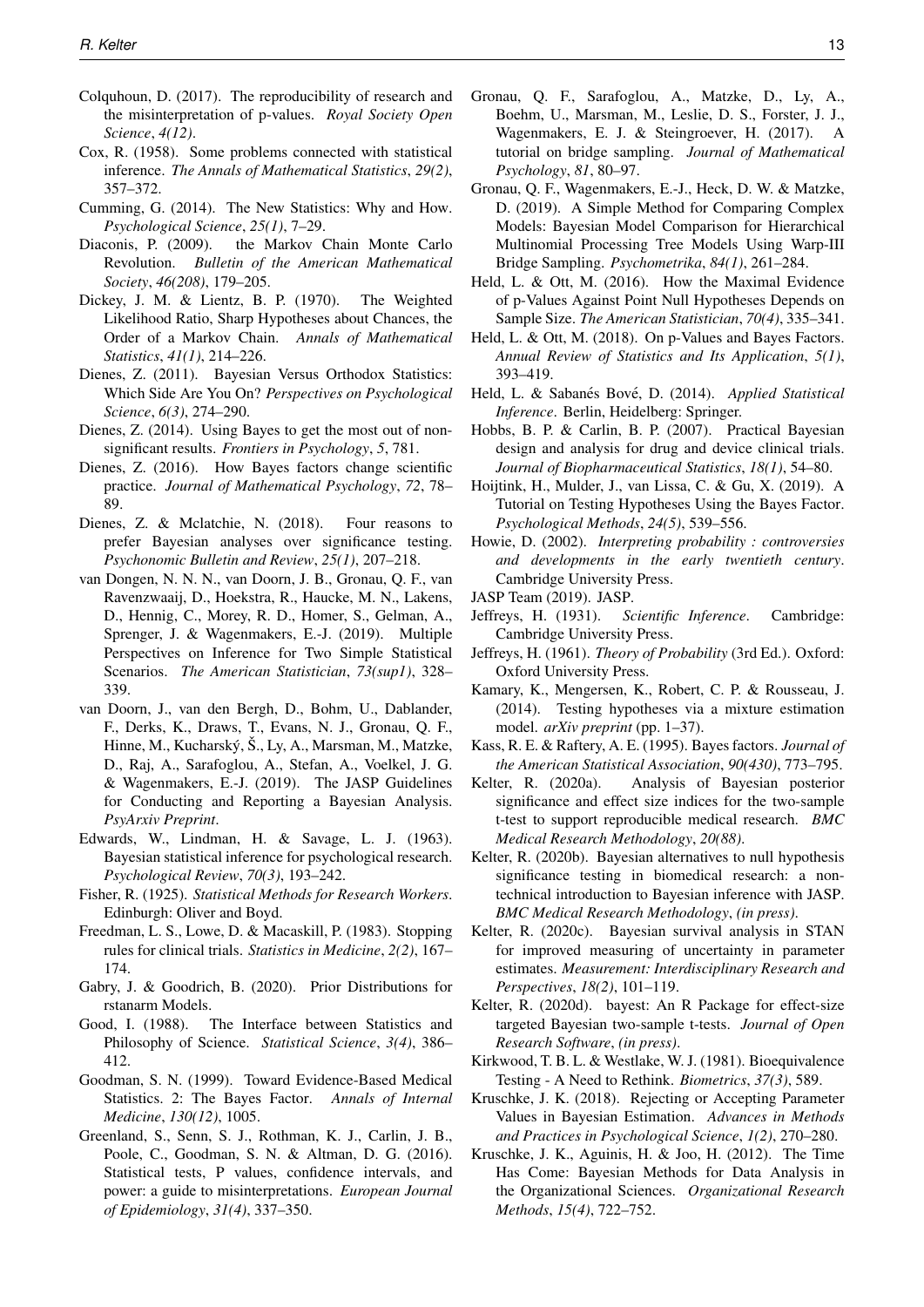- <span id="page-13-23"></span>Kruschke, J. K. & Liddell, T. (2018a). Bayesian data analysis for newcomers. *Psychonomic Bulletin and Review*, *25(1)*, 155–177.
- <span id="page-13-3"></span>Kruschke, J. K. & Liddell, T. M. (2018b). The Bayesian New Statistics : Hypothesis testing, estimation, meta-analysis, and power analysis from a Bayesian perspective. *Psychonomic Bulletin and Review*, *25*, 178–206.
- <span id="page-13-27"></span>Kruschke, J. K. & Vanpaemel, W. (2015). Bayesian estimation in hierarchical models. *The Oxford Handbook of Computational and Mathematical Psychology*, *(May 2016)*, 279–299.
- <span id="page-13-24"></span>Lakens, D. (2014). Performing high-powered studies efficiently with sequential analyses. *European Journal of Social Psychology*, *44(7)*, 701–710.
- <span id="page-13-25"></span>Lakens, D. (2017). Equivalence Tests: A Practical Primer for t Tests, Correlations, and Meta-Analyses. *Social Psychological and Personality Science*, *8(4)*, 355–362.
- <span id="page-13-20"></span>Lee, M. D. M. D. & Wagenmakers, E.-J. (2013). *Bayesian cognitive modeling : a practical course*. Amsterdam: Cambridge University Press.
- <span id="page-13-31"></span>Madruga, M. R., Esteves, L. G. & Wechsler, S. (2001). On the Bayesianity of Pereira-Stern tests. *Test*, *10(2)*, 291– 299.
- <span id="page-13-32"></span>Madruga, M. R., Pereira, C. A. & Stern, J. M. (2003). Bayesian evidence test for precise hypotheses. *Journal of Statistical Planning and Inference*, *117(2)*, 185–198.
- <span id="page-13-10"></span>Magnusson, M., Andersen, M. R., Jonasson, J. & Vehtari, A. (2019). Bayesian Leave-One-Out Cross-Validation for Large Data. In *Proceedings of the 36th International Conference on Machine Learning*. Long Beach, California.
- <span id="page-13-13"></span>Makowski, D., Ben-Shachar, M. S., Chen, S. H. A. & Lüdecke, D. (2019a). Indices of Effect Existence and Significance in the Bayesian Framework. *Frontiers in Psychology*, *10*, 2767.
- <span id="page-13-33"></span>Makowski, D., Ben-Shachar, M. S. & Lüdecke, D. (2019b). bayestestR: Describing Effects and their Uncertainty, Existence and Significance within the Bayesian Framework. *Journal of Open Source Software*, *4(40)*.
- <span id="page-13-36"></span>Matthews, R., Wasserstein, R. & Spiegelhalter, D. (2017). The ASA's p-value statement, one year on. *Significance*, *14(2)*, 38–41.
- <span id="page-13-0"></span>Mayo, D. G. (2018). *Statistical Inference as Severe Testing: How to Get Beyond the Statistics Wars*. Cambridge: Cambridge University Press.
- <span id="page-13-9"></span>McElreath, R. (2020). *Statistical rethinking: A Bayesian course with examples in R and Stan*. Leipzig: CRC Press.
- <span id="page-13-14"></span>Mills, J. (2017). *Objective Bayesian Hypothesis Testing*. PhD thesis, University of Cincinnati.
- <span id="page-13-6"></span>Morey, R., Romeijn, J. & Rouder, J. (2016a). The philosophy of Bayes factors and the quantification of statistical evidence. *Journal of Mathematical Psychology*, *72*, 6– 18.
- <span id="page-13-5"></span>Morey, R. D., Hoekstra, R., Rouder, J. N., Lee, M. D. & Wagenmakers, E.-J. (2016b). The fallacy of placing confidence in confidence intervals. *Psychonomic Bulletin & Review*, *23(1)*, 103–123.
- <span id="page-13-12"></span>Neal, R. M. (2011). MCMC Using Hamiltonian Dynamics. In S. Brooks, A. Gelman, G. Jones & X.-L. Meng (Eds.), *Handbook of Markov Chain Monte Carlo* (1st

Ed.) chapter 5, (pp. 113–162). Chapman and Hall/CRC.

- <span id="page-13-1"></span>Neyman, J. & Pearson, E. S. (1933). On the problem of the most efficient tests of statistical hypotheses. *Phil. Trans. R. Soc. Lond. A*, *231(694-706)*, 289–337.
- <span id="page-13-30"></span>Neyman, J. & Pearson, E. S. (1938). Contributions to the theory of testing statistical hypotheses, Parts II, III. *Statistical Research Memoirs*, *(2)*, 25–57.
- <span id="page-13-2"></span>Nuzzo, R. (2014). Statistical errors: P values, the "gold standard" of statistical validity, are not as reliable as many scientists assume. *Nature*, *506(7487)*, 150–152.
- <span id="page-13-35"></span>Open Science Foundation (2020). OSF - Open Science Foundation.
- <span id="page-13-34"></span>Pashler, H. & Harris, C. R. (2012). Is the Replicability Crisis Overblown? Three Arguments Examined. *Perspectives on Psychological Science*, *7(6)*, 531–536.
- <span id="page-13-15"></span>Pereira, C. A. d. B. & Stern, J. M. (1999). Evidence and credibility: Full Bayesian significance test for precise hypotheses. *Entropy*, *1(4)*, 99–110.
- <span id="page-13-16"></span>Pereira, C. A. d. B., Stern, J. M. & Wechsler, S. (2008). Can a Significance Test be genuinely Bayesian? *Bayesian Analysis*, *3(1)*, 79–100.
- <span id="page-13-8"></span>Robert, C. & Casella, G. (2004). *Monte Carlo statistical methods*. New York: Springer.
- <span id="page-13-11"></span>Robert, C. & Casella, G. (2008). A Short History of Markov Chain Monte Carlo: Subjective Recollections from Incomplete Data.
- <span id="page-13-21"></span>Robert, C. P. (2016). The expected demise of the Bayes factor. *Journal of Mathematical Psychology*, *72(2009)*, 33–37.
- <span id="page-13-4"></span>Rouder, J. N. (2014). Optional stopping: no problem for Bayesians. *Psychonomic bulletin & review*, *21(2)*, 301– 308.
- <span id="page-13-18"></span>Rouder, J. N., Speckman, P. L., Sun, D., Morey, R. D. & Iverson, G. (2009). Bayesian t tests for accepting and rejecting the null hypothesis. *Psychonomic Bulletin and Review*, *16(2)*, 225–237.
- <span id="page-13-19"></span>Rubin, D. B. (1984). Bayesianly Justifiable and Relevant Frequency Calculations for the Applies Statistician.
- <span id="page-13-22"></span>Schönbrodt, F. D., Wagenmakers, E.-J., Zehetleitner, M. & Perugini, M. (2017). Sequential Hypothesis Testing With Bayes Factors: Efficiently Testing Mean Differences. *Psychological Methods.*, *22(2)*, 322–339.
- <span id="page-13-26"></span>Schuirmann, D. J. (1987). A comparison of the two one-sided tests procedure and the power approach for assessing the equivalence of average bioavailability. *Journal of pharmacokinetics and biopharmaceutics*, *15(6)*, 657–80.
- <span id="page-13-17"></span>Stern, J. M. & Pereira, C. A. d. B. (2020). The e-value: A Fully Bayesian Significance Measure for Precise Statistical Hypotheses and its Research Program. *arXiv preprint* (pp. 0–3).
- <span id="page-13-7"></span>Tendeiro, J. N. & Kiers, H. A. (2019). A Review of Issues About Null Hypothesis Bayesian Testing. *Psychological Methods*, *24(6)*, 774–795.
- <span id="page-13-28"></span>U.S. Food and Drug Administration Center for Drug Evaluation and Research (2001). Guidance for industry: Statistical approaches to establishing bioequivalence.
- <span id="page-13-29"></span>U.S. Food and Drug Administration Center for Drug Evaluation and Research and Center for Biologics Evaluation and Research (2016). Non-inferiority clinical trials to establish effectiveness: Guidance for industry.